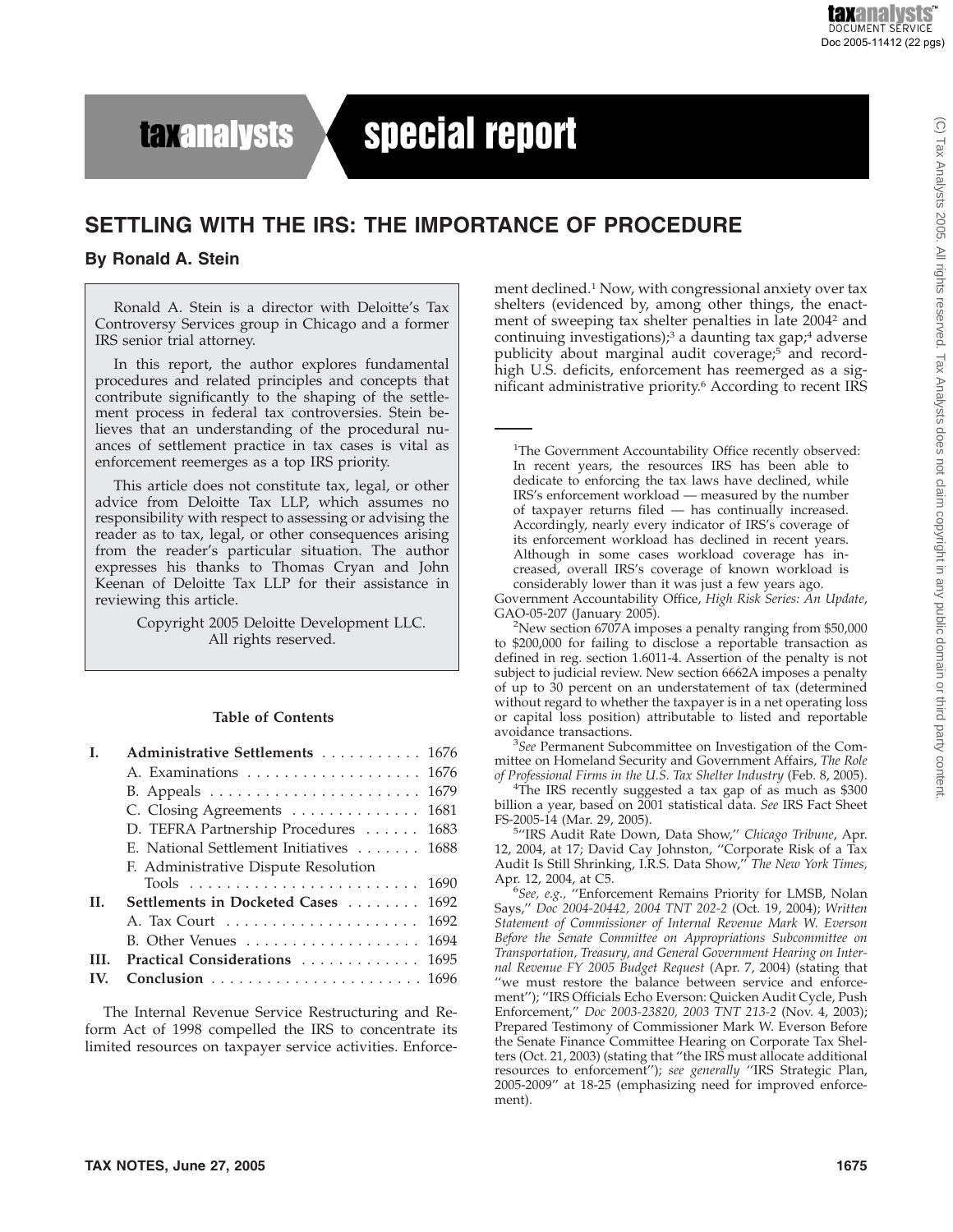statistics, examination activity is moderately accelerating.7 An increasingly aggressive governmental approach to enforcement and a concomitant escalation in tax controversies can be anticipated, demanding well-honed practitioner dispute resolution skills.

This report focuses on the procedural aspects of settlement, a critical component of the tax controversy scheme given that upward of 95 percent of all examined cases<sup>8</sup> are disposed of by settlement,<sup>9</sup> either at the administrative level or in the course of litigation. That impressive figure reflects the fact that, contrasted to trial and adjudication, settlement offers significant advantages to taxpayers and the government alike.10

From the procedural perspective, however, the process must be approached with the utmost care. Official representational responsibilities within the executive branch regarding the administration of internal revenue disputes; the allocation of and limitations on institutional settlement authority; the forms and significance of administrative and legal settlement documentation; and the legal effect (for example, interpretation, enforceability, and finality) of a settlement — as dictated by statutes, regulations, case law, and even judicial rules and procedures — all vary with the stage, nature, and venue of the dispute. In other words, effective settlement planning in tax controversies is replete with procedural concerns. For the unwary, the potential pitfalls are many.

The discussion that follows explores a variety of fundamental procedures and related principles and concepts that contribute significantly to the shaping of the settlement process in federal tax controversies, both at the administrative level and in the docketed (litigation) setting.<sup>11</sup> The discussion concludes with some practical and strategic observations on dispute-resolution decisionmaking.

#### **I. Administrative Settlements**

#### **A. Examinations**

**1. Settlement authority.** Exam's12 primary responsibility is to determine the relevant facts of the case and apply the law, as interpreted by the commissioner, to those facts. In the examination setting, the revenue agent<sup>13</sup> ordinarily functions as the "line" representative for the IRS. The delimited, fact-finding role of the agent represents a practical limitation on his authority to resolve issues. Although, in practice, the agent may choose to forego potential issues in recognition of concessions by the taxpayer, he is prohibited from taking into account the hazards of litigation for any particular issue or issues.14 As discussed later, that prerogative rests with the IRS Appeals Division (IRS Appeals or Appeals) and the IRS Chief Counsel's Office (IRS counsel or counsel).

The agent's determination is subject to supervisory review and may be subject to quality review. Either review function may necessitate reconsideration of an issue by the agent. A case involving a refund (inclusive of deficiency interest) exceeding \$2 million is required by law to be reported to the Joint Committee on Taxation.<sup>15</sup> Any exception taken by JCT refund counsel can similarly lead to the reevaluation of a determination.16 And IRS Appeals also may return the case for further issue development and consideration.<sup>17</sup>

A variety of additional restrictions circumscribe the authority of the agent (such as it is) to dispose of issues. Most notably, the agent:

Exempt/Government Entities.<br><sup>13</sup>Depending on the size, nature, and complexity of the case, the type of taxpayer, and the location of the examination, the examining official may be alternatively titled ''examiner'' or "office auditor." For the sake of convenience, the term "agent" is used hereinafter to refer to any examining line official.

<sup>14</sup>See IRM 4.10.7.5.3.1 ("Examination personnel have the authority and responsibility to reach a definite conclusion based on a balanced and impartial evaluation of all the evidence.... This authority does not extend to consideration of the hazards of litigation). It should be noted, however, that at the supervisory level, LMSB team managers have discretion to approve the application of an IRS Appeals hazards settlement with respect to a coordinated industry case (that is, a large case) taxpayer to a prior or subsequent examination year of the taxpayer if certain requirements are satisfied. *See* C.D.O. 4-24 and the discussion below at section I.F.1. The settlement may be memorialized via either Form 870-AD (discussed in section I.B.2. below) or a closing agreement (discussed in section I.C.). Also, both LMSB team managers and SB/SE group managers may adopt a hazards settlement proposed by an Appeals officer/mediator in a case made subject to the IRS's fast-track settlement procedures, discussed below in section I.F.3. The settlement may be documented in a similar fashion.<br><sup>15</sup>*See* section 6405(a).<br><sup>16</sup>IRM 4.36.1.2.5.<br><sup>17</sup>IRM 8.2.1.2.

<sup>7</sup> ''IRS Releases 2004 Enforcement Data, Touts Record Revenues," *Doc 2004-22162, 2004 TNT 224-12* (Nov. 18, 2004).

<sup>&</sup>lt;sup>8</sup>Controversies can, of course, emerge not only out of the examination process, but also in the prefiling and collection settings as well. A discussion of dispute resolution and minimization procedures and techniques in those arenas is beyond the scope of this report.

<sup>&</sup>lt;sup>9</sup>For purposes of this article, "settlement" is used broadly to refer to any agreed resolution, regardless of form, mutuality, finality, or conclusiveness.  $10A$ mong the more notable, it can (1) bring quicker closure

and certainty; (2) save significant time and conserve resources; (3) allow flexible and collaborative solutions that are beyond the reach of trial and adjudication; (4) enable the parties to preserve a cooperative relationship; (5) avoid publicity (at least if the settlement occurs before the commencement of litigation); (6) permit sensitive information to be kept confidential; and (7) help avoid the creation of unfavorable precedent. That is not to imply, of course, that every tax dispute can be settled, or that settlement necessarily assures the optimal result in every case. A host of factors and intangibles (to say nothing of the predisposition of the other party) must be considered in determining the

 $11$ Irrespective of whether a tax practitioner is authorized to practice in the courtroom, it is imperative that he have an understanding of the controversy process in its entirety, so that the client may be properly advised of all available procedural **(Footnote continued in next column.)**

avenues in a current dispute or of the implications and effect of

 $12''$ Exam'' as used here refers to the examination function within the compliance organizations of the four IRS operating divisions: Large and Midsize Business (LMSB), Small Business/ Self-Employed (SB/SE), Wage and Investment, and Tax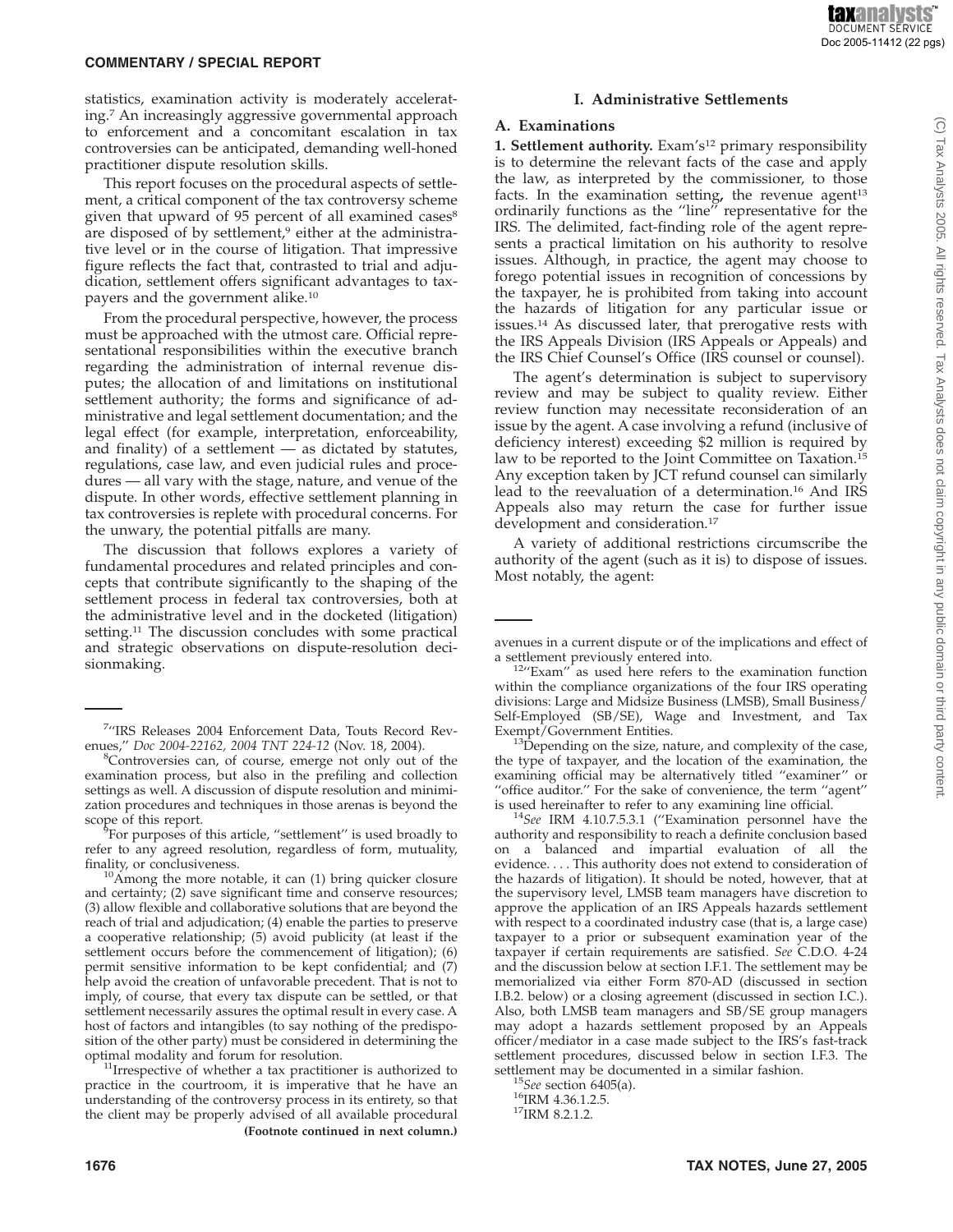C) Tax Analysts 2005. All rights reserved. Tax Analysts does not claim copyright in any public domain or third party content

- must respect an IRS-favorable technical advice memorandum or technical expedited advice memorandum (TEAM) issued in the case;<sup>18</sup>
- may not deviate from a national settlement initiative;
- may not resolve an issue that has been nationally suspensed, pending a judicial determination;
- may not resolve a coordinated issue<sup>19</sup> in a manner

<sup>18</sup>*See* reg. section 601.105(b)(5)(vii). As a dispute resolution tool, the TAM/TEAM process is a two-edged sword. Taxpayerfavorable advice ordinarily will end the dispute at the examination level. *See* Rev. Proc. 2005-2; 2005-1 IRB 86, *Doc 2005-235, 2005 TNT 12-9*. (For special rules regarding the issuance of TAMs/TEAMs in cases involving tax-exempt and governmental entities, see Rev. Proc. 2005-5, 2005-1 IRB 170, *Doc 2005-238, 2005 TNT 2-12*.) On the other hand, IRS-favorable advice will, as indicated above, bind Exam (except in narrow circumstances with respect to coordinated industry cases). Moreover, while IRS-favorable advice will not prevent IRS Appeals from disposing of an issue in accordance with its existing authority, that advice may, as a practical matter, portend the inevitability of

<sup>19</sup>Having long recognized that the uniform and consistent treatment of similarly situated taxpayers is an indispensable element of sound tax administration, the IRS maintains a variety of programs dedicated to that goal with respect to the disposition of recurring, significant issues in examination and administrative appeal cases. Significant among those programs are the Compliance function's Technical Advisor Program, the Appeals Industry Specialization Program (ISP), and the Appeals Coordinated Issue (ACI) Program. The Technical Advisor Program identifies and develops emerging industrywide and crossindustry issues. Technical advisers serve as national experts in a particular industry or issue area and are responsible for proposing and monitoring coordinated issues. The Appeals ISP serves a complementary role. Appeals ISP coordinators with industry or specialty-area expertise work with Compliance industry specialists and IRS counsel to develop coordinated issues. They also formulate and disseminate settlement guidelines on those issues. The focus of the ACI program is somewhat broader than that of Appeals ISP. Specifically, the ACI Program identifies and develops issues that (1) are common to industry, occupational groups, a large number of partners, shareholders, or creditors; or (2) involve a nationwide tax avoidance scheme or noncompliance transaction. Issues can be legal or factual and are coordinated at the national level. ACI coordinators are Appeals personnel who have expertise on an issue or category of case. Similar to Appeals ISP coordinators, ACI coordinators formulate settlement positions on coordinated issues.

In addition to the foregoing programs, the IRS also carries on an Industry Issue Resolution Program (IIRP), which permits business taxpayers, industry associations, and other interested parties to propose issues for IRS prefiling guidance. To be eligible for the IIRP, an issue must have two or more of the following characteristics:

1. The proper tax treatment of a common factual situation is uncertain.

2. The uncertainty results in frequent, and often repeti-

tive, examinations of the same issue.

3. The uncertainty results in taxpayer burden.

4. The issue is significant and impacts a large number of taxpayers, either within an industry or across industry lines.

**(Footnote continued in next column.)**

**COMMENTARY / SPECIAL REPORT**

• has limited discretion to resolve accounting method issues. Specifically, if the agent determines that the taxpayer is using an impermissible accounting method or changed its accounting method without the IRS's consent, the agent must change the method to a proper method. Also, the agent generally must make the change in the earliest tax year under examination (or, if later, the first tax year the taxpayer's method is considered impermissible) and impose a section 481(a) adjustment in the year of change. The agent may not consider hazards of litigation in determining either the year of change or the amount of the section  $481(a)$  adjustment.<sup>21</sup>

contrary to the coordinated position<sup>20</sup>; and

**2. Settlement documentation.** At the conclusion of the examination, if adjustments are proposed, the taxpayer ordinarily is afforded the opportunity to discuss and, if he chooses, agree, in whole or part, to the agent's determination.<sup>22</sup> The agent may use any one of a variety of forms to document taxpayer assent, depending on the nature of the dispute. Basic forms<sup>23</sup> include:

• Form 870, ''Waiver of Restrictions on Assessment and Collection of Deficiency in Tax and Acceptance of Overassessment'';24

5. The issue requires extensive factual development, and an understanding of industry practices and views concerning the issue would assist the IRS in determining the proper tax treatment.

*See* Rev. Proc. 2003-36, 2003-1 C.B. 859.

<sup>20</sup>*See* IRM 4.40.1.1.1.7. In general, any settlement of a coordinated issue requires prior review and approval by the designated coordinator. *See* C.D.O. 4-25. With appropriate clearance, LMSB team managers and SB/SE territory managers may accept settlement offers and execute Form 906 closing agreements, Forms 870, and so forth to effectuate the settlement of a

coordinated issue. *Id.* below. 21Rev. Proc. 2002-18, 2002-1 C.B. 678, *Doc 2002-6515, 2002*

*TNT 51-8*. <br><sup>22</sup>Reg. section 601.105(b). If agreement is not reached, the taxpayer normally has the opportunity to commence an administrative appeal by filing a protest. Alternatively, as discussed later, he may have the option of requesting the application of

<sup>23</sup>Additional forms, regarding passthrough entity examina-

tions, are discussed in section I.D.<br><sup>24</sup>Form 870 generally is used for partially agreed individual and corporate income tax cases; unagreed income tax cases requiring a 30-day letter; JCT cases; and certain other situations. Form 4549 is generally used for regular, fully agreed income tax cases (however, Form 1902-B or 4549OA-CG may be used for fully agreed individual income tax cases subject to office audit).

It is noteworthy that, in general, an executed 870-series or 890-series form (including the versions of those forms used by IRS Appeals; see section I.B.2.) can serve as a claim for refund of any overpayment attributable to the agreed overassessment. Rev. Proc. 68-65, 1968-1 C.B. 555. It would appear, however, that this is not true with respect to TEFRA partnership cases, discussed in section I.D below. Under TEFRA, the filing of a separate claim by the taxpayer may be necessary to properly apply a settlement relating to partnership items to him, even though the taxpayer has already signed an 870-series form.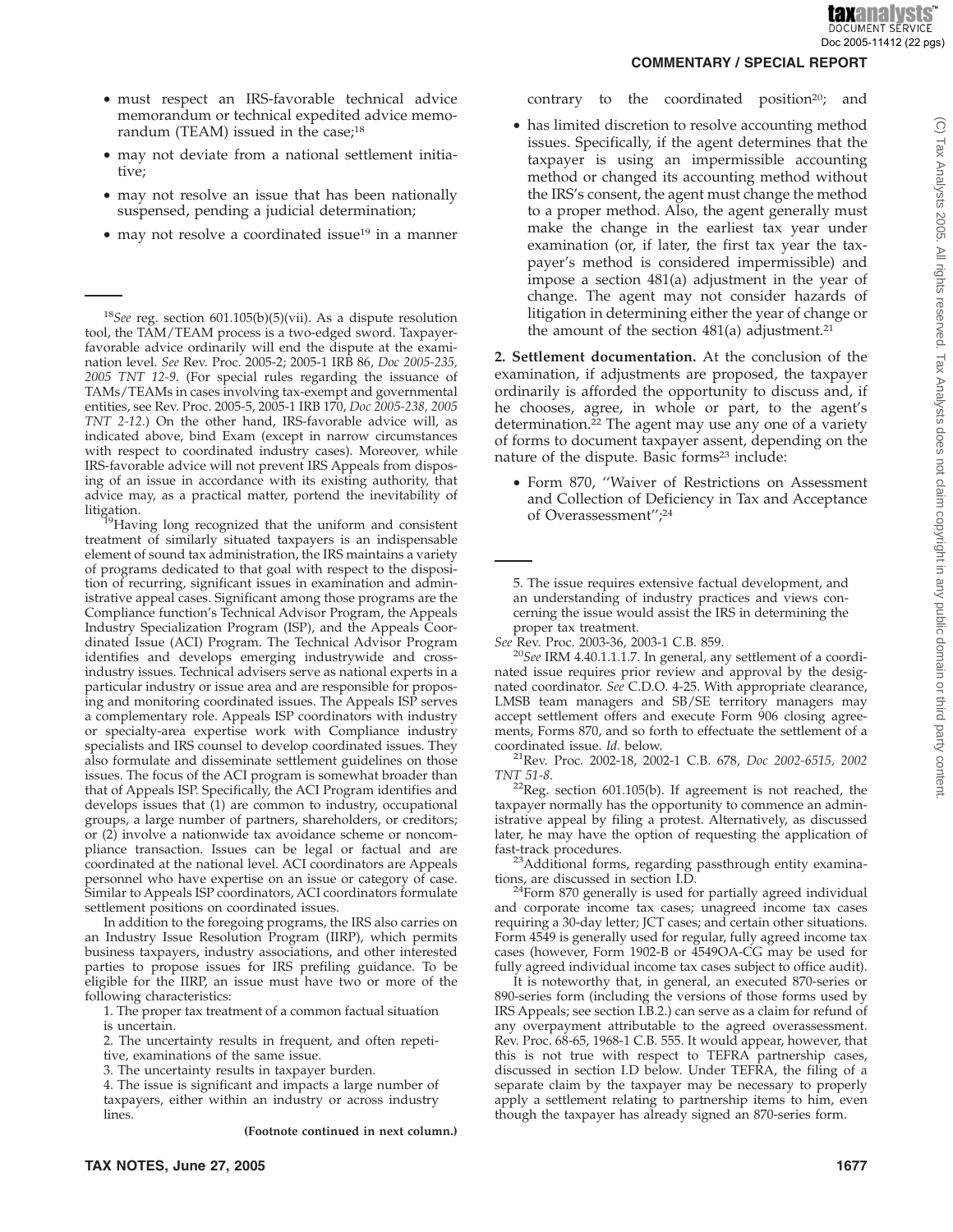- Form 870-E, ''Waiver of Restrictions and Collection of Deficiency and Acceptance of Overassessment (Exempt Organizations)'';
- Form 890, ''Waiver of Restrictions on Assessment and Collection of Deficiency and Acceptance of Overassessment — Estate, Gift, and Generation-Skipping Taxes'';
- Form 1902-B, ''Report of Individual Income Tax Examination Changes'';
- Form 2297, ''Waiver of Statutory Notification of Claim Disallowance'';
- Form 2504, ''Agreement to Additional Assessment and Collection of Tax and Acceptance of Overassessment (Excise or Employment Tax)'';
- Form 3363, ''Acceptance of Proposed Disallowance of Claim for Refund or Credit'';
- Form 4549, ''Income Tax Changes''; and
- Form 4605, ''Income Tax Changes Partnerships, Fiduciaries, S Corporations, and Interest Charge Domestic International Sales Corp.''25

**3. Effect of settlement.** Resolution of the case by agreement often brings closure as a practical matter. It is the IRS's policy not to reopen (for the purpose of making an unfavorable adjustment against the taxpayer) an examined case that has been closed as agreed unless (1) there is evidence of fraud, malfeasance, collusion, concealment, or misrepresentation of a material fact; (2) the closed case involved a clearly defined substantial error based on an established IRS position existing at the time of the previous examination; or (3) other circumstances exist indicating that the failure to reopen would be a serious administrative omission.<sup>26</sup> Reinspection of the

 $25$ Form 4605 is used to secure full agreement to passthrough adjustments at the entity level. Form 875, ''Acceptance of Examiner's Findings by a Partnership, Fiduciary, S Corporation, or Interest Charge Domestic International Sales Corp.,'' may be used to secure partial agreement. Execution of either form for the entity, however, generally is without binding effect on the individual partners, shareholders, members, beneficiaries, and so forth. In the non-TEFRA partnership setting (*see* section I.D. below for a discussion of the TEFRA partnership rules), those taxpayers may signify full agreement to assessment of any additional tax on Form 4549. In the TEFRA partnership setting, 870-series forms are used to document consent to adjustments and to the assessment of additional tax, and other items, at the

partner/member level. 26Rev. Proc. 2005-32, IRB 2005-23, *Doc 2005-11248, 2005 TNT 98-42*; *see also* IRS Policy Statement P-8-49 (providing that an agreed examination issue should not be reopened by IRS Appeals). For purposes of Rev. Proc. 2005-32, an agreed case is deemed closed after examination when the IRS notifies the taxpayer in writing after a conference, if any, of adjustments to the taxpayer's liability or acceptance of the taxpayer's tax return or exempt status without change. A case involving a refund or credit that is subject to JCT review is not considered closed until JCT review procedures and any necessary follow-up are completed. Also, when the taxpayer and the IRS have agreed to enter into a closing agreement, the case is not closed until the closing agreement is signed by the appropriate IRS official. In the case of an entity examination subject to TEFRA partnership procedures, the case is not considered closed or agreed unless **(Footnote continued in next column.)**

return is also impeded by statute.<sup>27</sup>

It must be emphasized, however, that the taxpayer's consent to assessment of additional tax is generally without binding effect on the IRS, so far as the determination of the correct amount of tax liability for the year is concerned.28 That is true even though the IRS may purport to "accept" the determination.<sup>29</sup> The taxpayer's consent has been held to constitute a waiver (for example, a waiver of the right to receive a notice of deficiency).30 Thus, the taxpayer's agreement to assessment of an examination deficiency does not preclude the IRS from subsequently determining that a greater amount of tax is due, provided that there has been no intervening adjudication of the taxpayer's liability for the year and the period of limitations on assessment remains open.31 Nor is the IRS's policy against reopening closed cases a defense. The policy, it has been held, is directory rather than mandatory.<sup>32</sup> Consequently, it may not be relied on by the taxpayer as a bar to further assessment.33

In a similar vein, the agent's determination of an overassessment that gives rise to an overpayment does not automatically confer on the taxpayer a right to a refund.34 Moreover, even if the refund is made, the IRS is

letter has been issued to the tax matters partner (TMP). <sup>27</sup>*See* section 7605(b) (providing that, as a general rule, the IRS may inspect taxpayer's books only once for each tax year). For an in-depth discussion of the application and limitations on the reach, of this statute, see Ronald A. Stein, "Are IRS Compliance Checks Examinations?" Tax Notes, Mar. 25, 1996, p. 1819.

<sup>28</sup>Joyce v. Gentsch, 141 F.2d 891 (6th Cir. 1944); *Findlay v. Commissioner*, 39 T.C. 580 (1962); *Auerbach Shoe Co. v. Commissioner*, 21 T.C. 191 (1953), *aff'd* 216 F.2d 693 (1st Cir. 1954). Note, however, that special rules apply with respect to certain administrative determinations on partnership items, which, by agreement of the parties, may be binding on both sides. *See* section

1.D. below. <sup>29</sup>*Hudock v. Commissioner*, 65 T.C. 351 (1975). <sup>30</sup>*Payson v. Commissioner*, 166 F.2d 1008 (2d Cir. 1948); *Holland v. Commissioner,* 70 T.C. 1046 (1978); *see* reg. section 301.6213- 1(d). Even if the consent amounted to something more, an agent, in general, is without authority to bind the IRS to a final

<sup>31</sup>Reg. section 601.105(b)(4). <sup>32</sup>*Estate of Meyer v. Commissioner*, 58 T.C. 311 (1972), *aff'd per curiam* 503 F.2d 556 (9th Cir. 1974).

*curiam* 503 F.2d 556 (9th Cir. 1974). <sup>33</sup>*See Miller v. Commissioner,* T.C. Memo. 2001-55, *Doc 2001-*

*6608, 2001 TNT 45-14*, and the cases there cited. <sup>34</sup>*See, e.g., Sara Lee, Corp. v. United States*, *Doc 93-9941, 93 TNT 196-20*, 29 F.Cl. 330 (1993) (determination of overassessment in examination report was not entitled to presumption of correctness so as to shift the burden of proof to the government in refund suit; held: report does not constitute final governmental action and therefore creates no presumption in the taxpayer's favor).

all partners have signed settlement agreements or a no-change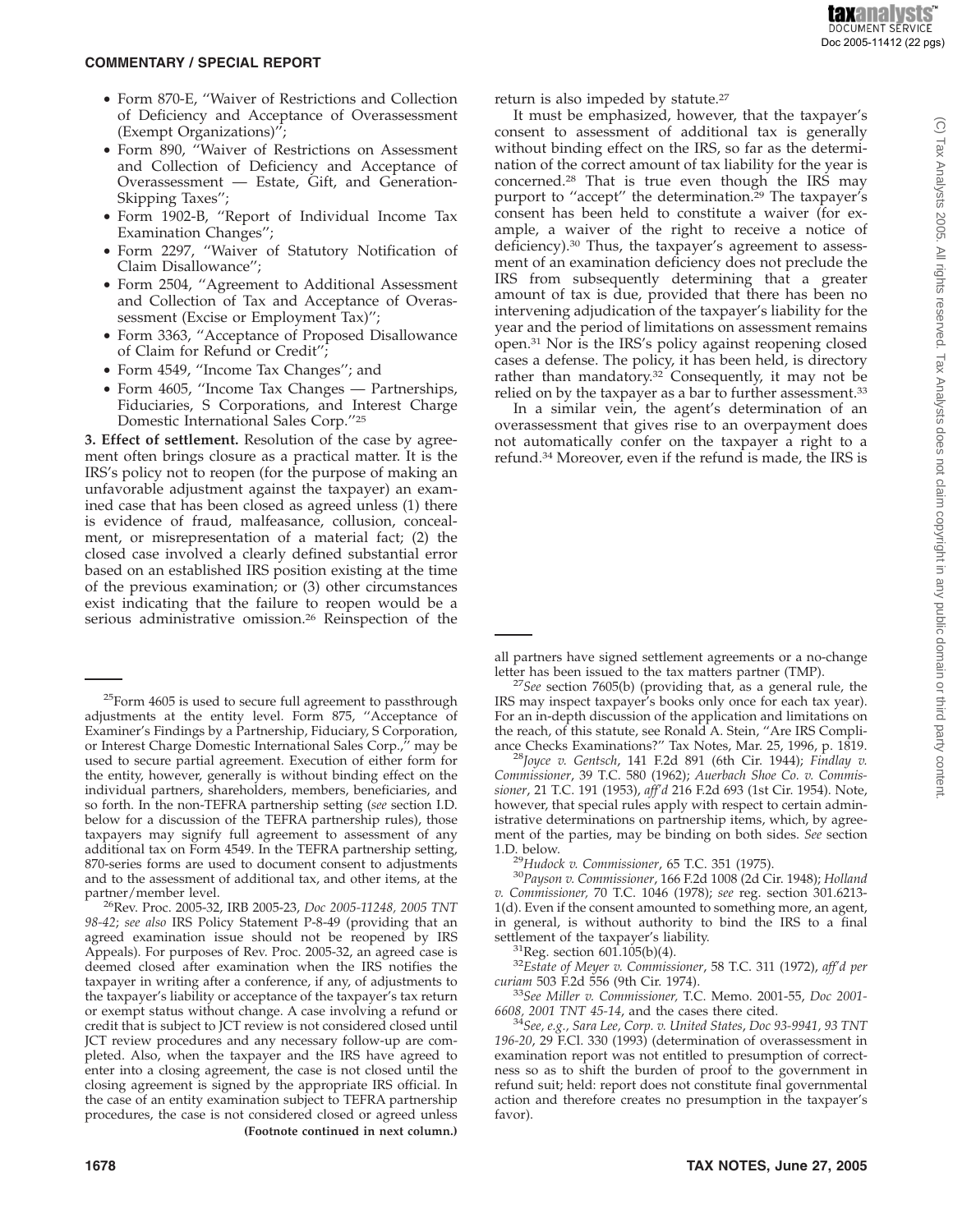(C) Tax Analysts 2005. All rights reserved. Tax Analysts does not claim copyright in any public domain or third party content

not foreclosed from seeking its recovery on the ground it was made in error.35

What holds true for the IRS largely also holds true for the taxpayer. That is, his consent to assessment, and the payment, of additional tax determined on examination ordinarily does not prevent the subsequent filing of a refund claim to recover the payment, even if the period of limitations on assessment has closed, so long as the period of limitations on refund is open.36 Likewise, the taxpayer does not forfeit the right to file a refund suit simply by reason of consenting to the disallowance of a refund claim.

In summary, the typical Exam settlement, while often viewed by the parties as a settlement in fact for all practical purposes, is not legally conclusive of the taxpayer's tax liability for the year any earlier than on expiration of both the assessment and refund limitations periods.37 An important corollary is that, in the absence of a closing agreement (discussed in section I.C. below), a return position accepted on examination does not, per se, bind the IRS for subsequent years.38 Thus, the allowance of a deduction or the allowance of an exclusion from income for an item of a recurring nature does not prevent the IRS from disallowing a similar deduction, or requiring the inclusion of a similar item, on a subsequent return.39 By the same token, generally speaking, the

 $39O$ ccasionally, an IRS Exam team may agree to forego examination of an item in the next examination cycle, or even skip the cycle altogether, in consideration of a concession by the taxpayer. Those informal agreements are not officially authorized and of dubious enforceability on a contractual basis. *Cf. Boulez v. Commissioner*, 810 F.2d 209 (D.C. Cir. 1987), *aff'g* 76 T.C. 209 (1981), *cert. denied* 484 U.S. 896 (1987) (refusing to enforce verbal compromise between taxpayer and IRS official when official had no authority to depart from regulations contemplating written agreement). It seems likely, moreover, that any estoppel claim by the taxpayer (see *infra* note 65) would stand little chance of success if the statute of limitations on refunds remained open for the year of concession at the time the IRS sought to avoid such an agreement. A key element of estoppel is detrimental reliance. *See Miller v. United States,* 500 F.2d 1007 (2d Cir. 1974) (government estopped from pleading statute of limitations in refund suit; IRS misled taxpayer to believe that a filing deadline, and thus refund period, had been extended); *Schuster v. Commissioner*, 312 F.2d 311 (9th Cir. 1962) (IRS **(Footnote continued in next column.)**

taxpayer's acceptance of the disallowance or the inclusion of an item does not, without more, constitute a validation of the IRS position, nor a commitment by the taxpayer to adhere to that position on subsequent returns.

#### **B. Appeals**

**1. Settlement authority.** The historical mission of IRS Appeals is to settle tax disputes. Appeals' subject-matter jurisdiction is expansive, and includes disputes over:<sup>40</sup>

- proposed assessment, or disallowance of claims for refund, of income, estate, gift, employment, and excise taxes, plus additions to tax, additional amounts, and penalties;
- collection due process;
- offers in compromise;
- assessable penalties;
- abatement of interest; and
- jeopardy levies.

The bulk of Appeals' substantive (noncollection) workload flows directly from Exam in the form of protested cases. Appeals has exclusive settlement jurisdiction over those cases while they remain under consideration by Appeals personnel.<sup>41</sup> Also, deficiency cases petitioned by taxpayers to the Tax Court directly from Exam (docketed cases) are ordinarily referred to Appeals by IRS counsel.42 Appeals has exclusive settlement jurisdiction over those cases as well, until they are noticed for trial or, if earlier, settlement negotiations conclude without success.43

In the administrative appeal milieu, the Appeals officer (or Appeals team case leader in a coordinated industry case) assumes the mantle of official representational responsibility.44 His task is to negotiate the settlement of cases on a basis that is fair to both the taxpayer and the IRS, applying the tax laws reasonably and impartially while striving for uniformity and consistency with respect to similarly situated taxpayers.45 The Appeals officer is expected to approach settlement with a

<sup>40</sup>IRM 8.1.1.2.<br><sup>41</sup>Rev. Proc. 87-24, 1987-1 C.B. 720.<br><sup>42</sup>Id.<br><sup>43</sup>Id.; C.D.O. 60 (rev. 7).<br><sup>44</sup>In collection cases, the taxpayer will often meet with an

<sup>35</sup>Section 7405(b). *See Burnet v. Porter*, 283 U.S. 230 (1930). Section 6532(b) provides for a two-year period within which the government may commence the action (five years if the refund was induced by fraud or misrepresentation). However, regarding taxes specified in section 6212 (income, estate, gift, and so on), the IRS may instead send a deficiency notice (provided the assessment limitations period remains open) if the refund was made on the ground that the taxpayer's liability was less than

reported. *Milleg v. Commissioner*, 19 T.C. 395 (1952). 36Reg. section 601.105(b)(4); *Bank of New York v. United States*,

<sup>170</sup> F.2d 20 (3d Cir. 1948). <sup>37</sup>*But see* section I.D. below regarding settlements in TEFRA partnership cases.

partnership cases. <sup>38</sup>*Caldwell v. Commissioner*, 202 F.2d 112 (2d Cir. 1953); *Rose v. Commissioner*, 55 T.C. 28 (1970); *Tollefsen v. Commissioner*, 52 T.C. 671 (1969), *aff'd* 431 F.2d 511 (2d Cir. 1970); *cf. Automobile Club of Michigan*, 353 U.S. 180 (1957) (commissioner not estopped to

estopped from holding bank liable for estate taxes where bank distributed trust assets based on prior IRS determination that no additional tax was due); *Vestal v. Commissioner*, 152 F.2d 132 (D.C. Cir. 1945) (government estopped to collect tax which had already been collected from another taxpayer who was barred by statute of limitations from obtaining refund). Detrimental reliance would be difficult to establish under the circumstances. Also, and in any event, estoppel principles are applied against the IRS with ''the utmost caution and restraint.'' *Estate of Carberry v. Commissioner*, 933 F.2d 1124, 1127 (2d Cir. 1991)

Appeals settlement officer. <sup>45</sup>*See* IRM 8.1.1.3. According to the IRS, a fair and impartial resolution is one that reflects  $(1)$  on an issue-by-issue basis, the probable result in the event of litigation; or (2) mutual concessions for the purpose of settlement based on the relative strength of the opposing positions where there is substantial uncertainty of the result in the event of litigation. IRM 8.6.1.3.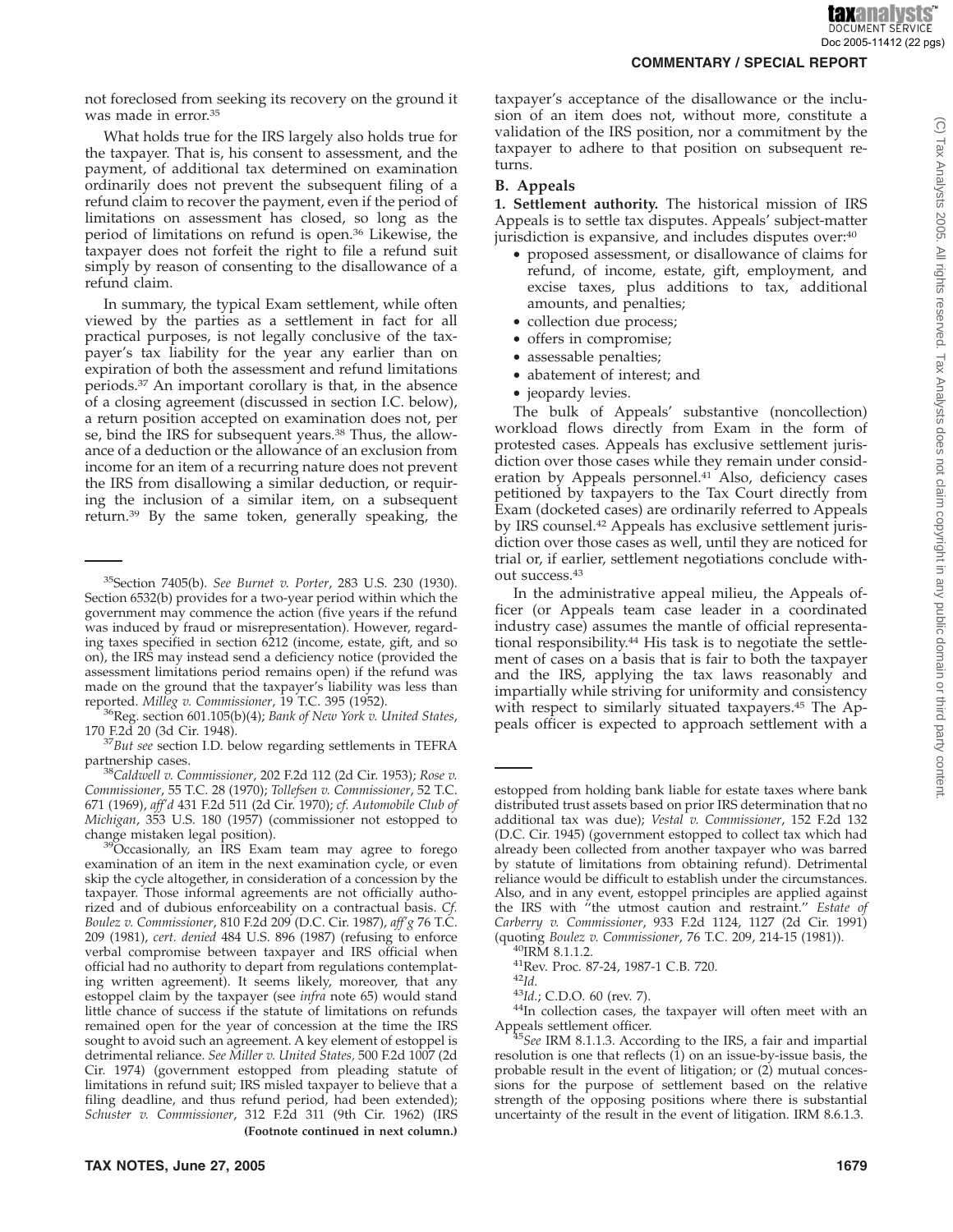**taxanalysts DOCUMENT SERVICE** Doc 2005-11412 (22 pgs)

#### **COMMENTARY / SPECIAL REPORT**

judicial attitude.<sup>46</sup> He does not, however, have the authority to approve settlements. That generally resides at the level of the Appeals team manager, Appeals team case leader, and above.<sup>47</sup>

Significantly, unlike the revenue agent, the Appeals officer is authorized to entertain a proposed settlement based on hazards of litigation.<sup>48</sup> He may recommend that the IRS agree to split the additional tax attributable to an  $is sue - a split-is sue settlement<sup>49</sup> - or concede displayed$ items, in whole or part, based on the taxpayer's concession of other items — a mutual concessions settlement.<sup>50</sup> The Appeals officer also has substantially broader flexibility to negotiate accounting method issues. For example, perceived hazards may persuade him to recommend a year of change that is later than the earliest year under examination; or a section 481(a) adjustment in other than the year of change;<sup>51</sup> or even a cutoff method, coupled with the taxpayer's agreement to pay the time value of the tax savings obtained from the improper method.

The negotiating authority of the Appeals officer is not unfettered, however. He must justify a proposed basis of settlement in writing and may not advocate a basis of settlement:

- that is at variance with an institutionally controlled or coordinated issue, without prior clearance;<sup>52</sup>
- that is contrary to a TAM regarding an organization's exempt status or private foundation classification or an employee plan's qualification;<sup>53</sup>
- that is predicated on nuisance value;<sup>54</sup> or
- that trades a proposed penalty or addition to tax for a taxpayer concession on another issue without separately considering the merits of the penalty or addition.<sup>55</sup>

Other restrictions also apply to the Appeals officer's authority. Among other things, he may not:

8.1.1.2; IRS Policy Statement P-8-47.<br><sup>49</sup>IRM 8.6.1.3.2; IRS Policy Statement P-8-48.<br><sup>50</sup>IRM 8.6.1.3.1.<br><sup>51</sup>Rev. Proc. 2002-18, *supra* note 21.<br><sup>52</sup>*See* IRM 8.7.3.6 and 8.7.3.11; *cf.* C.D.O. 4-25.<br><sup>53</sup>Reg. section 601 EO cases, Appeals is obligated to respect a TAM in the taxpayer's favor but, as noted (see *supra* note 18 and the accompanying text), it is not bound by a TAM or TEAM that is not in the

taxpayer's favor.<br> $54$ Reg. section 601.186(f)(2), Rule II; IRM 1.2.1.8.4 and 8.6.1.3.3., IRS Policy Statement P-8-47. ''Nuisance value'' refers to a concession that (1) is made solely to eliminate the inconvenience or cost of further negotiations or litigation and (2) is unrelated to the merits of the issues. Appeals will not seek or grant such a concession. Although the Internal Revenue Manual does not define the ''nuisance-value'' range, a settlement offer of 20 percent or less of the amount in dispute would normally be

<sup>55</sup>See memorandum from David Robison dated June 21, 2004, *Interim Guidance on Appeals Policy Regarding Trading Penalties*. IRS counsel has adopted a similar policy. *See* Chief Counsel Notice CC-2004-036, *Doc 2004-18840, 2004 TNT 186-9*.

- consider a case in which the taxpayer has filed a refund suit in federal district court or the Court of Federal Claims.56 The Tax Division of the Justice Department (the Tax Division) has jurisdiction over such actions. The prohibition extends to all examined years (not just the years in suit) and to related cases;<sup>57</sup>
- consider an issue for which the taxpayer has requested competent authority consideration;<sup>58</sup>
- consider a case designated for litigation by IRS chief counsel;59 or
- take action in a case, during the pendency of a criminal tax investigation or prosecution of the taxpayer, without the approval of IRS counsel.<sup>60</sup>

**2. Settlement documentation.** In nondocketed cases, the Appeals officer may use a standard 870-series form to document an agreed deficiency<sup>61</sup> or overassessment, provided that there are no mutual concessions.<sup>62</sup> However, if mutual concessions are involved or the taxpayer or IRS seeks greater finality, the Appeals officer normally will use one of the special "AD" forms:<sup>63</sup>

- Form 870-AD, ''Offer of Waiver of Restrictions on Assessment and Collection of Deficiency in Tax and Acceptance of Overassessment'';
- Form 890-AD, ''Estate Tax: Offer of Waiver of Restrictions on Assessment and Collection of Deficiency in Tax and Acceptance of Overassessment''; or
- Form 2504-AD, ''Excise and Employment Tax Offer of Agreement to Assessment and Collection of Additional Tax and Acceptance of Overassessment.''

The AD forms differ from standard waiver-type forms in several respects:

 $^{56}$ IRM 8.7.1.3.4.2.<br> $^{57}$ IRM 8.7.1.3.1. However, Appeals may consider unrelated issues in nonsuit years with the approval of IRS counsel. Also, if the taxpayer makes a settlement proposal in a case under the jurisdiction of the Tax Division, and the proposal would effect nonsuit years in Appeals, the Appeals officer ordinarily will be given the opportunity to comment on the proposal before any acceptance. IRM 8.7.1.3.4.2.<br><sup>58</sup>IRM 8.7.3.7.1. However, under certain circumstances, a

taxpayer may elect Simultaneous Appeals consideration of a competent authority issue. *See* Rev. Proc. 2002-52, 2002-2 C.B. 242, *Doc* 2002-16428, 2002 TNT 135-7.

- 
- 

<sup>59</sup>IRM 8.1.1.2.2(b).<br><sup>60</sup>IRS Policy Statement P-4-84.<br><sup>61</sup>In a deficiency (pre-90-day) case, the parties may reach a partial agreement under which the taxpayer waives restrictions on assessment and collection with respect to a portion of the tax in dispute. Appeals will issue a deficiency notice for the balance.

 $\frac{62}{1}$ In lieu of Form 870, the Appeals officer may in some cases use Form 4862, ''Audit Statement-Income Tax Changes.'' Form 4862 combines adjustments to income, computation of tax, and waiver of restrictions on assessment and collection of the deficiency or acceptance of the overassessment. The form may not be used, however, in JCT cases; cases involving partial agreements; cases that require agreement forms with modifications or reservations; personal holding company cases; section 1311 cases; and cases in which the effective date of waiver is

postponed.<br><sup>63</sup>Additional AD forms are used in certain partnership administrative proceedings. Those forms and their effect are discussed in section 1.D. below.

<sup>&</sup>lt;sup>46</sup>IRM 8.6.1.3.4.<br><sup>47</sup>C.D.O. 66 (rev. 15).<br><sup>48</sup>*See* reg. section 601.106(f)(2) Rule II; IRM 1.2.1.8.4 and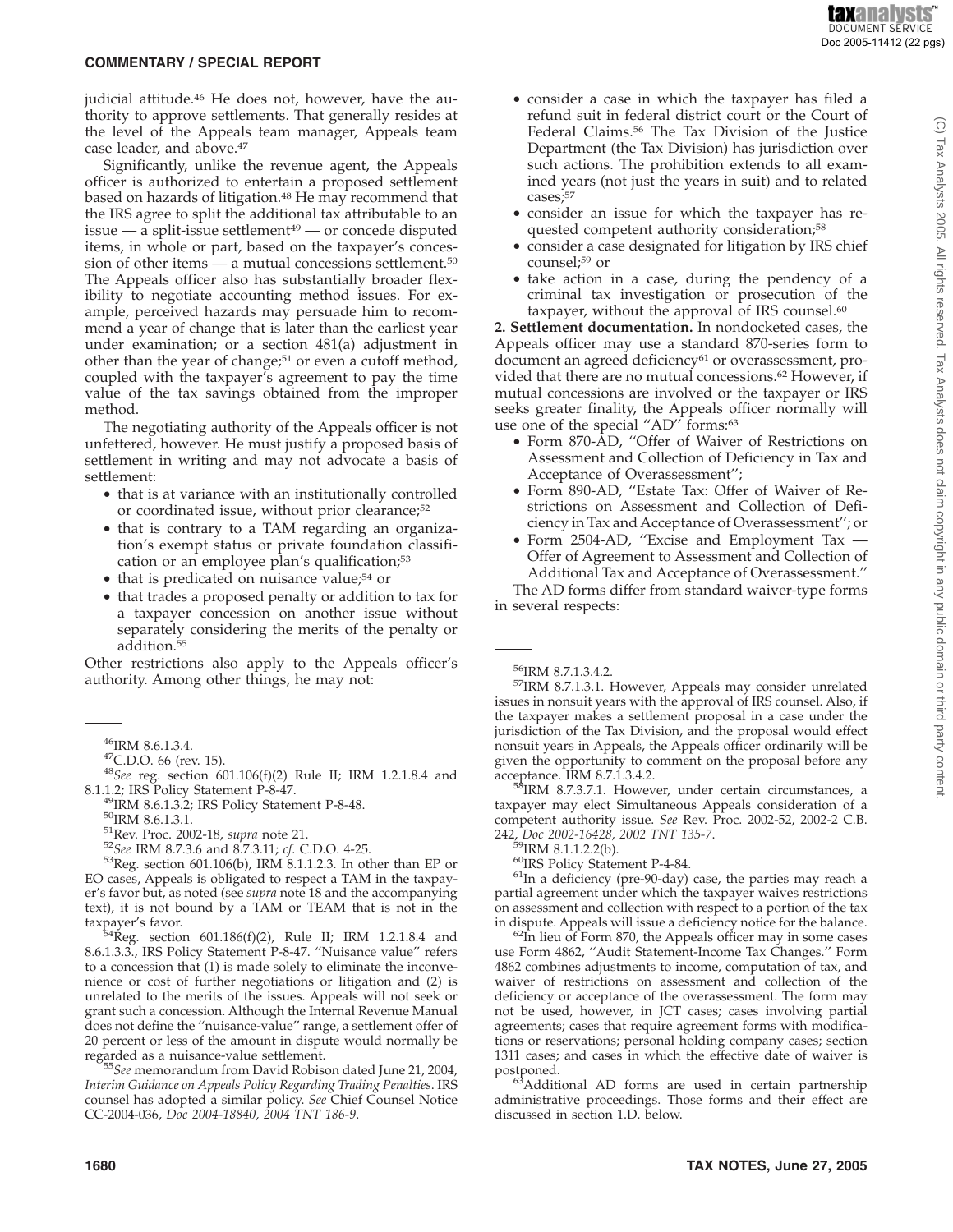- they use terms of offer and acceptance;
- they contain mutual pledges:
	- the IRS will not reopen the case unless there was fraud, malfeasance, concealment, or misrepresentation of a material fact; an important mistake in mathematical calculation; a deficiency or overassessment resulting from the application of the 1982 Tax Equity and Fiscal Responsbility Act partnership rules; or an excessive tentative carryback refund; and
	- the taxpayer will not claim or sue for a refund, except for amounts attributable to carrybacks as provided by law;
- the standard forms are effective as a waiver of restrictions on assessment when received. The AD forms become effective only on acceptance on behalf of the commissioner; and
- the suspension of interest under section 6601(c) is controlled by the date the AD form becomes effective. The date received is controlling in the case of the waiver forms.

In docketed cases settled by Appeals, Appeals prepares stipulated decision documents (discussed in section II.A.2. below) for submission by IRS counsel to the Tax Court.

**3. Effect of settlement.** The legal effect of waiver-type forms has been previously described in connection with examinations. As noted above, the AD forms, unlike the waiver forms, use terms of offer and acceptance. Despite that contractual terminology, the prevailing judicial view is that those forms do not constitute binding settlement agreements.64 Nonetheless, several courts have applied the doctrine of equitable estoppel<sup>65</sup> to prevent taxpayers from suing for refunds after the period of limitations on assessment has run, in contravention of the terms agreed on by the parties.<sup>66</sup> As a result, even though the AD forms

to redress injury resulting from detrimental reliance on the other party's words or actions. As articulated by the Tax Court, at least four essential elements must be shown:  $(i)$  a false representation or wrongful misleading silence; (2) an error in a statement of fact and not in an opinion or statement of law; (3) the person claiming the benefits of estoppel must be ignorant of the true facts; and (4) that person must be adversely affected by the acts or statements of the person against whom estoppel is claimed.<br>Estate of Emerson v. Commissioner, 67 T.C. 612, 617-618 (1977).

*Estate of Emerson v. Commissioner,* 67 T.C. 612, 617-618 (1977). <sup>66</sup>*See, e.g., Aronsohn v. Commissioner*, 988 F.2d 454, *Doc 93- 4028, 93 TNT 72-24* (3d Cir. 1993); *Elbo Coals, Inc. v. United States*, 763 F.2d 818 (6th Cir. 1985); *Stair v. United States, supra* note 64; *General Split Corp. v. United States*, 500 F.2d 998 (7th Cir. 1974); *Cain*, 255 F.2d 193 (8th Cir. 1958); *Daugette v. Patterson,* 250 F.2d 753 (5th Cir. 1957), *cert denied* 356 U.S. 902 (1958); *Kretchmar v. United States*, 9 Cl. Ct. 191 (1985). But note that some courts have

may not rise to the level of binding agreements, they can, at least in some judicial quarters, assume the attributes of a final settlement of tax liability for the year.

Regarding docketed Appeals cases, the legal effect of filed decision documents is described in section II.A.3. below.

#### **C. Closing Agreements**

Closing agreements constitute the primary administrative vehicle for achieving finality and closure in substantive tax disputes.<sup>67</sup> They are prescribed by statute<sup>68</sup> and used by Appeals, Exam, and occasionally IRS counsel. Unlike typical Exam and Appeals case-closing documentation, a closing agreement constitutes a binding agreement between the taxpayer and the IRS.<sup>69</sup> Historically, for that reason, the IRS has used closing agreements sparingly<sup>70</sup> and required that they be thoroughly reviewed before approval.

A closing agreement may determine (1) the amount, if any, of a taxpayer's liability for a particular tax and period (Form 886); (2) one or more separate items affecting such liability for that period or other periods (Form 906), including periods subsequent to the agreement; or (3) both.71 A closing agreement ordinarily requires the IRS-prescribed form.72

<sup>68</sup>See generally section 7121.<br><sup>69</sup>In light of the binding nature of closing agreements, as discussed below, it is not surprising that the commissioner's delegation of authority to execute such agreements on behalf of the IRS, as set forth in C.D.O. 97 (rev. 34), is highly specific.

 $70$ In recent years, however, the IRS has made the closing agreement the centerpiece of a variety of dispute resolution or minimization programs. *See, e.g.*, Rev. Proc. 2005-12, 2005-2 IRB 311, *Doc 2004-24184, 2004 TNT 247-7* (establishing prefiling agreement program for LMSB taxpayers); Rev. Proc. 98-22, 1998-1 C.B. 723, *Doc 98-8590, 98 TNT 46-7* (establishing comprehensive employee plans compliance resolution system); Notice 98-21, 1998-1 C.B. 849, *Doc 98-11062, 98 TNT 63-14* (establishing

<sup>71</sup> Rev. Proc. 68-16, 1968-1 C.B. 770.<br><sup>72</sup> Reg 601.202(b); *see Rohn v. Commissioner*, T.C. Memo. 1994-244, *Doc 94-5236, 94 TNT 105-19* (negotiations did not bind IRS before docketing of case in Tax Court and did not create closing agreement, even if considered to result in contract under general principles of contract law). *But see Bewkes v. United States*, 2000-1 U.S.T.C. para. 50,246, *Doc 2000-5400, 2000 TNT 83-17* (S.D. Fla. 2000) (letters of offer and acceptance established binding settlement agreement; held: section 7121 does not require execution of IRS form); *Spires v. United States*, 95-2 U.S.T.C. para. 50,613 (D.Ore. 1995) (similar result). It must be pointed out, however, that no particular IRS form is necessary to effectuate a binding settlement in a case pending before the Tax Court; *Manko v. Commissioner,* T.C. Memo. 1997-510; *Lamborn v. Commissioner*, **(Footnote continued in next column.) (Footnote continued on next page.)**

<sup>64</sup>*Whitney v. United States*, 826 F.2d 896 (9th Cir. 1987); *Stair v. United States*, 516 F.2d 560 (2d Cir. 1975); *Uinta Livestock Corp. v. United States*, 355 F.2d 761 (10th Cir. 1966); *Bennett v. United States*, 231 F.2d 465 (7th Cir. 1956); *Joyce, supra* note 28; *Davis v. Commissioner*, 29 T.C. 878 (1958); see *Botany Worsted Mills v. United States*, 278 U.S. 282 (1929). *But cf. Guggenheim v. United States*, 77 F. Supp. 186 (Ct.Cl. 1948), *cert. denied* 335 U.S. 908 (1949) (suggesting that Form 870-AD can qualify as a closing agreement).<br><sup>65</sup>In general, the judicial doctrine of equitable estoppel seeks

held that the application of estoppel is limited to issues actually contemplated by the parties at the time Form 870-AD was executed. *See Tyco Laboratories, Inc. v. United States*, 94-2 U.S.T.C para. 50,572 (D.N.H. 1994); *McGraw-Hill, Inc. v. United States*,

<sup>&</sup>lt;sup>67</sup> Offers in compromise are also prescribed by statute (see *generally* section 7122) and are generally used in collection matters. They allow for the compromise of the taxpayer's liability when there is doubt either as to collectibility or as to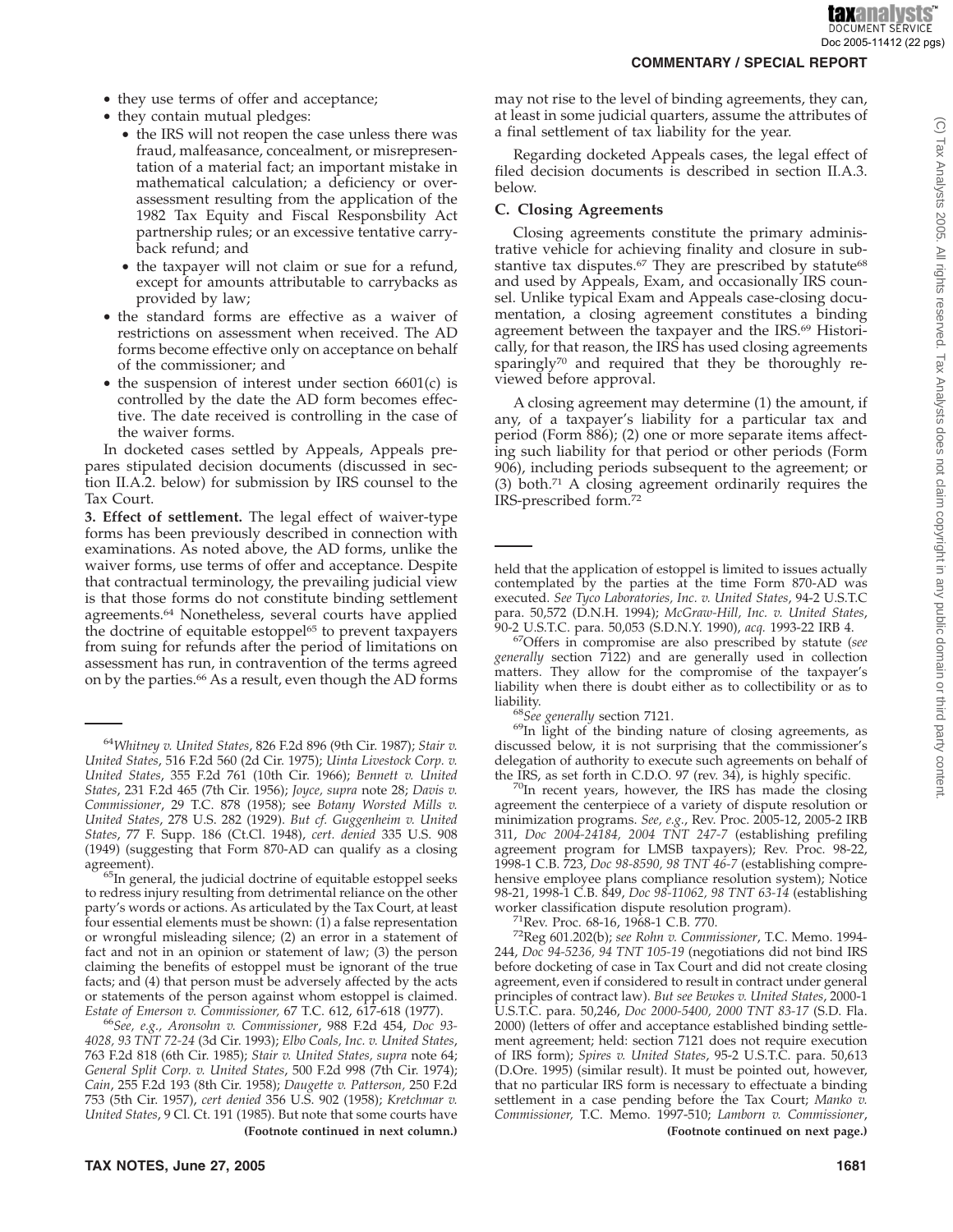(C) Tax Analysts 2005. All rights reserved. Tax Analysts does not claim copyright in any public domain or third party content

#### **COMMENTARY / SPECIAL REPORT**

Three conditions must be satisfied before the IRS will enter into a closing agreement:<sup>73</sup>

- the content of the agreement is satisfactorily agreed on;
- the agreement does not intrude on the jurisdiction of any court to determine the tax liability; and
- there appears to be an advantage to having the case permanently and conclusively closed, or good and sufficient reasons are shown by the taxpayer for desiring a closing agreement, and the IRS determines it will sustain no disadvantage by entering into such an agreement.74

Closing agreements are interpreted in accordance with principles of contract law.75 In consequence, a court may find a closing agreement a nullity if the evidence demonstrates that an essential contractual predicate — a meeting of the minds  $-$  is absent.<sup>76</sup> Under contract law principles, a court will also refrain from considering extrinsic evidence in interpreting a closing agreement whose essential terms are unambiguous.77 Nor will the

into before JCT approval). 74Reg. section 301.7121-1(a). Some reasons recognized by the IRS for using a closing agreement are to (1) determine the amount of a net operating loss, capital loss, or credit; (2) establish the future-year effect of a recurring issue, provided later tax treatment does not depend on factual circumstances of later years; (3) determine the amount of income from a transaction, the amounts of deductions, or the year of inclusion or deduction; (4) determine cost, fair market value, or adjusted basis at a given past date; (5) prevent whipsaws; and (6) memorialize a change in accounting method. *See* Rev. Proc. 68-16, *supra* note 71. IRM 8.6.1.3.8 provides the following additional guidance for cases in Appeals:

Where the disposition involves mutual concessions and the subsequent tax effect is material, a closing agreement should be executed. Where there are no mutual concessions or where the tax effect is not material, a closing agreement is not required, but it may be executed if in the judgment of Appeals it is desirable or the taxpayer requests a closing agreement.

Memo. 1991-32. It has been held that the premises underlying the agreement do not bind the parties, and the recitals are useful only in interpreting the agreement where ambiguity exists. *See* court infer additional terms.78 The *Bethlehem Steel* case79 is illustrative. The Tax Reform Act of 1986 repealed the investment tax credit, but an off-code provision allowed steel manufacturers to elect to monetize a portion of their ITC carryovers as 1987 tax refunds. To accelerate the refund, Bethlehem entered into a closing agreement in which it agreed to reinvest the proceeds in plant and equipment. The agreement included an antiretroactivity clause stating that ''no change or modification of applicable statutes will render this agreement ineffective with respect to the terms agreed to herein.'' Three months after Bethlehem received the refund, Congress amended the law retroactively to exclude 1986 ITCs from the refund computation. The government sued Bethlehem to recover a portion of the refund. Bethlehem claimed it was the parties' understanding that the refund was to be computed in accordance with preamendment law. Still, the company was unable to point to anything specific in the closing agreement that so stated. The court therefore concluded that the computation of the refund was not ''a term of the agreement'' protected by the antiretroactivity clause. It declined to infer additional terms from extrinsic evidence proffered by Bethlehem.

As mentioned, closing agreements are intended to be final and conclusive.80 Thus, while a closing agreement relating to future periods will be subject to any change in the law applicable to those periods, $81$  it will not be undone by legislation made retroactive to a year covered by the agreement if the legislation says nothing about its effect on closing agreements.<sup>82</sup> Moreover, unlike a contract — which potentially may be repudiated on a variety of grounds — a closing agreement may be set aside only for fraud, malfeasance, or a misrepresentation of a material fact.83 ''Fraud'' for that purpose denotes an intentionally false factual representation going to the heart of the agreement, and must be shown by clear and convincing evidence.84 ''Malfeasance'' indicates a violation of a public trust, or guilt with respect to some form of official act.85 And a ''misrepresentation'' involves the furnishing of incorrect or incomplete factual information that goes to the express terms of the agreement and is detrimentally relied on, in good faith, by the other party. However, unintentional mistakes of fact or law are not misrepresentations for this purpose.<sup>86</sup>

<sup>79</sup>Supra note 78.<br><sup>80</sup>Section 7121(b).<br><sup>81</sup>Reg. section 301.7121-1(d).<br><sup>82</sup>Rev. Rul. 56-322, 1956-2 C.B. 963.<br><sup>83</sup>Section 7121(b).<br><sup>84</sup>Rev. Rul. 72-486, 1972-2 C.B. 644.<br><sup>85</sup>IRM 8.13.1.6.2.<br><sup>86</sup>See Commissioner v. Ingram, (upholding closing agreement against IRS despite taxpayer's erroneous representation about amount of his gross income; mistake was not deliberate); *Kercheval v. United States,* 99-1 **(Footnote continued in next column.) (Footnote continued on next page.)**

T.C. Memo. 1994-515; *Haiduk v. Commissioner,* T.C. Memo. 1990- 506, and this rule may even extend to nondocketed years of the taxpayer involving the same issue as the docketed case. *Manko*,

*supra*. <sup>73</sup>*See* Rev. Proc. 68-16, *supra* note 71; *see also* IRM 4.36.3.6.2 (providing that in JCT cases, closing agreements are not entered

<sup>75</sup>*Smith v. United States*, 850 F.2d 242 (5th Cir. 1988); *United States v. Lane*, 303 F.2d 1 (5th Cir. 1962); *Rink v. Commissioner*, 100 T.C. 319, *Doc 93-4407, 93 TNT 78-19* (1993); *Temple v. United States*, 11 Cl. Ct. 302 (1986). The IRS position is that closing agreements are not, in fact, contracts, because they are creatures of statute; consequently, traditional contractual elements, such as consideration, are unnecessary to their validity. *See* FSA 001485; IRM 8.13.1.6.1.1. *But see United States v. Nat'l Steel Corp.*, 75 F.3d 1146, 1150, *Doc 96-3746, 96 TNT 26-15* (7th Cir. 1996) (stating that closing agreements, although not subject to state contract laws, ''certainly are contracts in the ordinary legal sense of the term, because they contain binding promises.'') (Posner,

J.). <sup>76</sup>*See Sergy v. Commissioner,* T.C. Memo. 1990-442 (so holding). <sup>77</sup>*See, e.g., Smith, supra* note 75; *Geringer v. Commissioner*, T.C.

*Pack v. United States*, 992 F.2d 955, *Doc 93-5500, 93 TNT 103-18* (9th Cir. 1993); *Estate of Magarian v. Commissioner*, 97 T.C. 1

<sup>&</sup>lt;sup>78</sup>United States v. Bethlehem Steel Corp., 270 F.3d 135, Doc *2001-27661, 2001 TNT 214-52* (3d Cir. 2001); *Estate of Magarian,*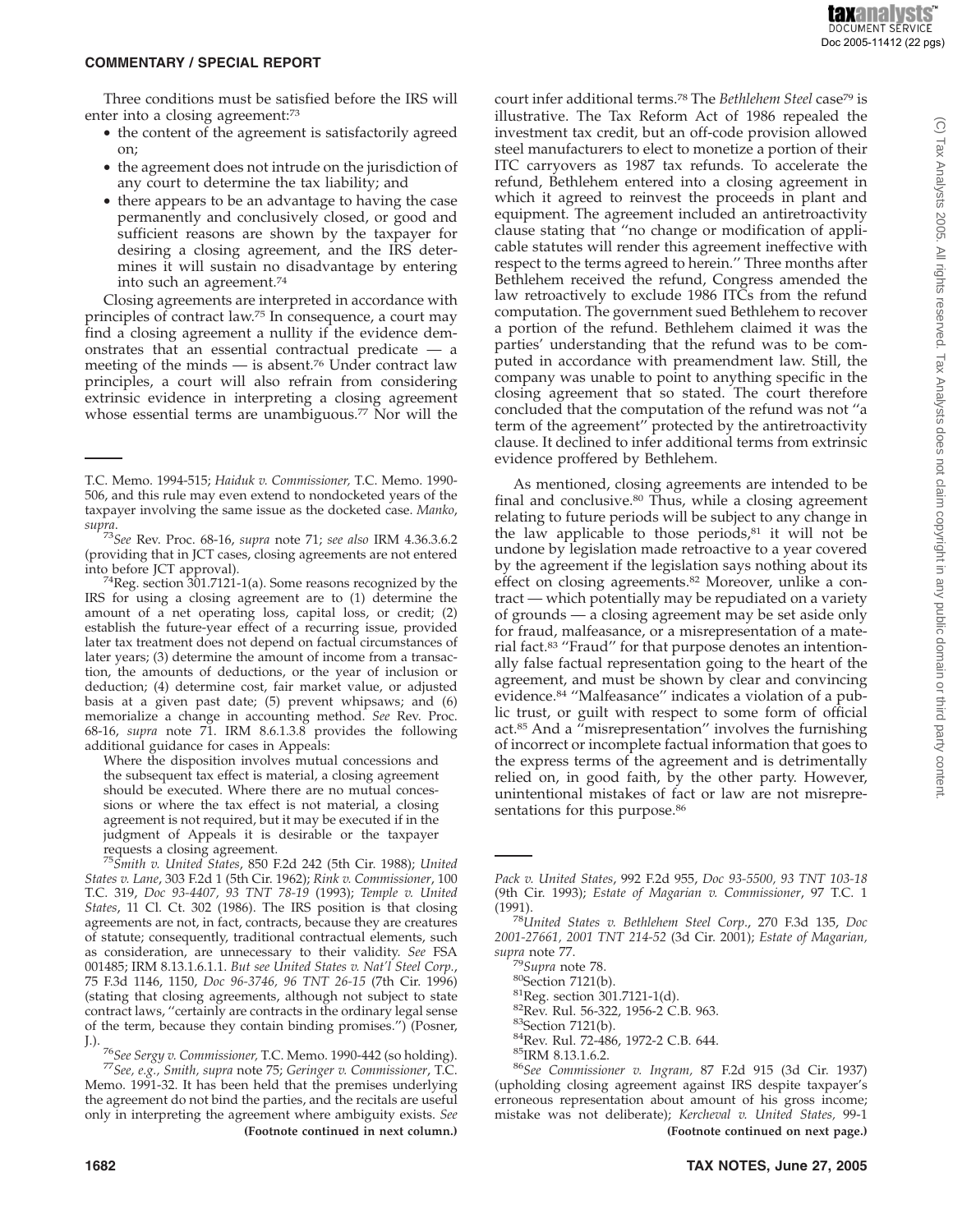#### **D. TEFRA Partnership Procedures**

TEFRA established a set of special rules governing the examination of, and the resolution of disputes arising from, partnership income tax returns, $87$  other than those of certain small partnerships.88 The rules (which now

tion of a material fact for which agreement could be set aside). <sup>87</sup>The mechanics of the rules may be briefly summarized as follows:

88A small partnership is defined as one having 10 or fewer partners each of whom is an individual (other than a nonresident alien); a C corporation; or an estate of a deceased partner. apply to LLCs as well) are separately discussed because they add a significant layer of complexity to the settlement process.

First, although every partner in a TEFRA partnership is considered a party to the case and has a right to participate in every phase of an administrative proceeding,<sup>89</sup> not every partner is entitled to enter into a separate settlement with the IRS. In particular, a partner with a less-than-1 percent profits interest in a partnership with 100 or more partners will be bound by a settlement reached between the IRS and the TMP90 if (1) the settlement agreement so states and (2) the partner has not previously provided the IRS with a written statement that the TMP does not have that settlement authority.<sup>91</sup> Similarly, a partner in a pass-through partnership (that is, a partnership that is a partner in another partnership $)$ <sup>92</sup> who has not been previously identified to the IRS will be bound by a settlement entered into by the passthrough partnership or to which it is subject.93

A second, distinctive feature of the TEFRA partnership rules is that, unlike general Exam and Appeals settlements, partner-level settlements regarding partnership items (as well as partnership-level penalties and additions to tax) are similar to closing agreements. That is, they are binding on the parties and conclusive except in cases of fraud, malfeasance, or material misrepresentation.94 Case-closing forms typically used by Exam in TEFRA partnership cases<sup>95</sup> for tax years ending after August 5, 1997, are<sup>96</sup> Form 870-LT, "Agreement for Partnership Items and Partnership Level Determinations as to Penalties, Additions to Tax, and Additional Amounts and Agreement for Affected Items'' and Form 870-PT,

<sup>91</sup>Section 6224(c)(1); reg. section 301.6224(c)-1(a).<br><sup>92</sup>Section 6231(a)(9).<br><sup>93</sup>See generally reg. section 301.6224(c)-(2).<br><sup>94</sup>Toker v. United States, 982 F. Supp. 197, *Doc 97-12312, 97 TNT 86-55* (S.D.N.Y. 1997) (holding that taxpayer was bound by executed Form 870-P despite later, more favorable settlements accorded others; request for administrative adjustment denied); FSA 200108022, *Doc 2001-5462, 2001 TNT 38-16*. Note that although agents generally do not have the authority to enter into binding settlement agreements with taxpayers, certain senior revenue agents (and higher-grade personnel) do have the authority to enter into and approve binding settlement agreements with partners in TEFRA partnership cases. *See* C.D.O. 209

(rev. 4). 95The 870-series partnership forms, as well as the Form 906 closing agreement, may also be used to effectuate partner settlements in TEFRA partnership cases in the Tax Court.

<sup>96</sup>For 1997 and prior years, Exam used Forms 870-L and 870-P, and Appeals used Forms 870-L(AD) and 870-P(AD).

U.S.T.C. para. 50,220, *Doc 1999-4117, 1999 TNT 22-12* (4th Cir. 1999) (upholding closing agreement that was based on what proved to be erroneous IRS interpretation of the law); Rev. Rul. 73-459, 1973-2 C.B. 415 (concluding that revenue agent's unintentional mistake in omitting deductions in computation on which a closing agreement was based was not a misrepresenta-

<sup>1.</sup> A partner is required to report his share of each partnership item (typically, an item that the partnership takes into account in preparing its income tax return) consistently with the partnership income tax return or to notify the IRS of any discrepancy. Sections 6221(a) and (b). Absent that notification, the IRS may make the partner's return consistent with the partnership return and summarily assess any resulting deficiency. Section  $6221(c)$ .

<sup>2.</sup> One partner, the TMP, speaks for the partnership in the event its income tax return is examined. The TMP is typically the general partner so designated by the partnership. Section 6231(a)(7). The TMP is required to keep the other partners informed. Section  $6223(\hat{g})$ .

<sup>3.</sup> The IRS may propose adjustments to the partnership return. If the proposed adjustments remain unagreed, it will issue a final partnership administrative adjustment (FPAA) to the partners. Section 6223(a). Either the TMP or other partners may challenge the FPAA in court before assessments of any deficiencies, and other items, attributable to partnership items are made. Sections 6225(a) and 6226(a) and (b).

<sup>4.</sup> The TMP or other partners may request the IRS to make administrative adjustments to the partnership return. Sections 6227(a), (c), and (d). If the IRS does not make them, the TMP or other partners may sue to require that the adjustments be made. Section 6228.

<sup>5.</sup> Any adjustment to the partnership return (including the application of any penalty, addition to tax, or additional amount relating to that adjustment), whether via administrative action or adjudication, is made at the partnership level (rather than, as in pre-TEFRA years, at the partner level). Section 6221. The adjustment is passed through to the partners. The IRS will compute any resulting deficiency or overassessment for each partner. Sections 6230(a) and 6231(a)(6).

<sup>6.</sup> The IRS generally has at least three years from the time the partnership return is filed (potentially longer if an FPAA is issued and longer still if it is challenged) to assess any such deficiency, as well as additions or an additional amount arising therefrom (rather than, as in pre-TEFRA years, whatever shorter assessment period might be left in the case of each individual partner). Sections 6229(a) and (g). If an individual partner enters into a settlement agreement with the IRS, however, the IRS has one year thereafter to assess the deficiency, additions, and so forth against the settling partner. Sections 6229(f) and 6231(b).

A husband and wife (and their estates) are treated as one partner for purposes of this definitition. Section 6231(a)(1)(B).<br><sup>89</sup>Section 6224(a).<br><sup>90</sup>The code notably does not require the IRS to keep partners

informed of settlement negotiations with respect to partnership items and related matters. That is the TMP's responsibility. The time and place for all administrative proceedings are deter-<br>mined by the IRS and the TMP. Reg. section 301.6224(a)-1(a).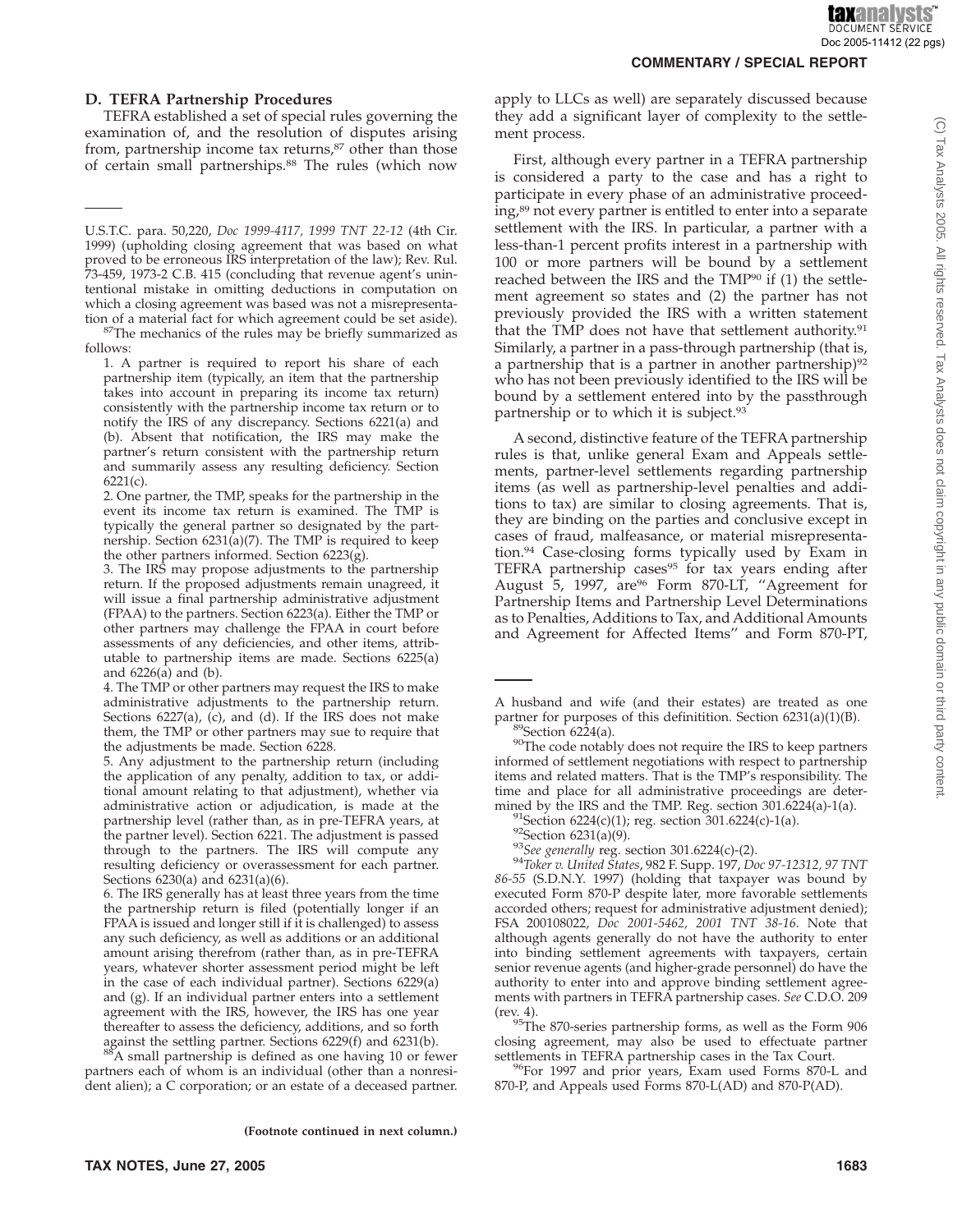''Agreement for Partnership Items and Partnership Level Determinations as to Penalties, Additions to Tax, and Additional Amounts.''

The forms used by Appeals for tax years ending after August 5, 1997, are Form 870-LT(AD), ''Settlement Agreement for Partnership Items and Partner Level Determinations as to Penalties, Additions to Tax, and Additional Amounts, and Agreement for Affected Items,'' and Form 870-PT(AD), ''Settlement Agreement for Partnership Items and Partner Level Determinations as to Penalties, Additions to Tax, and Additional Amounts.''

Although the language of Exam's and Appeals' forms differs,<sup>97</sup> both sets require execution by an IRS official to give effect to the form.<sup>98</sup> The effective date of settlement is pivotal from the assessment perspective. A partner's partnership items are converted into nonpartnership items when the government ''enters into a settlement agreement with the partner with respect to such items."<sup>99</sup> The IRS then has one year (in the absence of an agreement between the parties allowing for a longer period) to assess any deficiency due to the converted items and affected items.100

What qualifies as a ''settlement agreement'' for purposes of the TEFRA partnership rules has proven controversial. The code does not define the term, nor is legislative history enlightening. In *Korpf v. Commissioner*, 101 the Tax Court confirmed that a properly executed 870 series form constitutes a settlement agreement for TEFRA purposes.102 *Korpf* did not address, however, whether the form is the exclusive vehicle for effectuating a settlement. Two cases say it is not. In *Crnkovich v. United States*, <sup>103</sup> the Court of Federal Claims rejected the government's contention that settlement required the execution of Form

97Form 870-PT states that it constitutes an ''agreement'' between the IRS and the partner as to a determination of partnership items and that the taxpayer waives restrictions on assessment and collection of any deficiency attributable to those items. The agreement is ''conditional'' and does not become "effective" until signed by the commissioner or his delegate. In contrast, Form 870-PT(AD) states that the taxpayer ''offers to enter into a settlement agreement with respect to the determination of partnership items'' and to waive the restrictions on assessment and collection of any deficiency attributable to those items. The form further states that it is ''subject to acceptance for the Commissioner and will take effect as a waiver of restrictions

on the date it is accepted.''<br><sup>98</sup>*Id.* <sup>99</sup>Section 6224(a).<br><sup>100</sup>*See* section 6229(f).<br><sup>101</sup>T.C. Memo. 1993-33. <sup>102</sup>Because the code requires an "agreement," the Tax Court interpreted the form in accordance with principles of contract law. *See also H Graphics/Access v. Commissioner*, T.C. Memo. 1992-345 (applying contract law principles in concluding that that Form 870-P, altered by taxpayer and countersigned by IRS, constituted a valid settlement; IRS's failure to note alteration was, at most, a unilateral mistake of fact and did not vitiate agreement). 10341 Fed. Cl. 168, *Doc 98-20433, 98 TNT 122-19* (1998), *aff'd*

*per curiam* 202 F.3d 1325 (Fed. Cir. 2000). *Accord In re Crowell*, 2002-2 U.S.T.C. para. 50,659, *Doc 2002-21324, 2002 TNT 183-23* (6th Cir. 2002) (Form 906 constituted settlement agreement for TEFRA partnership purposes).

870-P. The taxpayer-partner had previously entered into a closing agreement which bound him to the result reached in a test case,<sup>104</sup> and the IRS had agreed to assess any deficiency within two years of the final decision in that case. The court held that the closing agreement constituted a settlement agreement for purposes of section 6224(c).105

The Fifth Circuit reached a similar result in *Treaty Pines Investments Partnership v. Commissioner*. <sup>106</sup> The taxpayerpartner sent a letter to the IRS accepting a settlement offer communicated through the TMP. Applying principles of contract law, the Fifth Circuit held that the letter sufficed to establish a settlement agreement. The government was unable to establish that the execution of additional forms would have amounted to anything more than an administrative convenience.

On a cautionary note, however, the Tax Court has held that the signing of the form is imperative if the partner understood that the IRS conditioned settlement on it.107 Thus, in three related cases, $108$  the court held that no settlement occurred because the taxpayer-partners failed to timely execute Form 870-P. Their counsel, although arguably having signaled their desire to settle, understood that additional settlement documentation would eventually be needed.109

<sup>104</sup>This kind of agreement is commonly referred to as a piggyback agreement or stipulation to be bound. It is a useful device when a large number of cases share common questions of law and fact, and the IRS and the taxpayer in a particular case are amenable to being bound by the adjudicated result in a mutually acceptable test case. Piggyback agreements are not rooted in any judicial rule or procedure. They have been held to constitute a form of settlement agreement. *Monahan,* 321 F.3d 1063 (11th Cir. 2003). As such, their validity and interpretation are construed in accordance with principles of contract law. *Fisher v. Commissioner*, T.C. Memo. 1994-434, *Doc 94-8016, 94*

*TNT 168-13*. 105The government position in *Crnkovich* appears to have focused primarily on the fact that the closing agreement in dispute was a piggyback agreement and did not directly compromise any issue. *See Fisher, supra* note 104 (stating that piggyback agreement is not a compromise of matters in dispute, but instead prescribes procedures whereby such matters will be adjudicated).) The IRS acknowledges that, in appropriate circumstances, a closing agreement may qualify as a settlement agreement for purposes of section 6224. *See* IRM 4.31.2.6.6.2.1.

Cf. *In re Crowell, supra* note 103. 106967 F.2d 206 (5th Cir. 1992). <sup>107</sup>*Cinema '85 v. Commissioner*, T.C. Memo. 1998-213, *Doc 98-19633, 98 TNT 117-10*; *Greenberg Bros. Partnership #12 v. Commissioner*, T.C. Memo. 1998-146, *Doc 98-12981, 98 TNT 78-19*; and *First Blood Assoc., v. Commissioner*, T.C. Memo. 1998-228, *Doc 98-21020, 98 TNT 125-8, aff'd sub nom. Cinema '84 v. Commissioner per curiam on this issue, vac'd, rev'd, and rem'd on other issues*, 294 F.3d 432, *Doc 2002-12370, 2002 TNT 187-17* (2d Cir. 2002). That position has obvious significance beyond TEFRA. In general, taxpayers seeking to settle with the IRS would be well-advised to make certain they have timely taken all the steps called for by

<sup>108</sup>*Id.* <sup>108</sup>*Id.* 109Based on its factual findings, the court went on to conclude that it was unnecessary to reach the question whether, as contended by the IRS, the signing of an 870-series form or a **(Footnote continued on next page.)**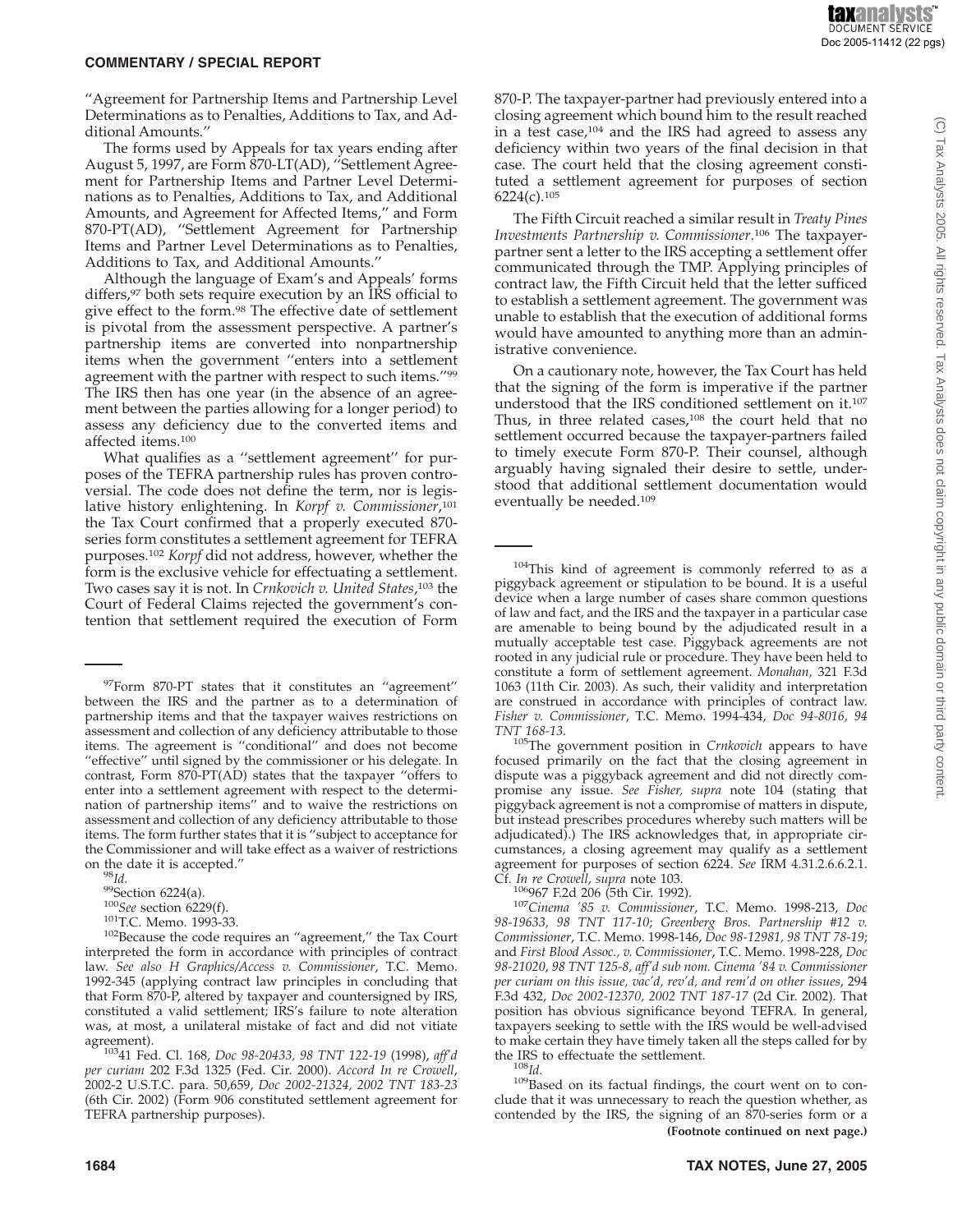Tax Analysts 2005. All rights reserved. Tax Analysts does not claim copyright in any public domain or third party content

 $\odot$ 

Controversy has also arisen over the effect of executing the form. Does signing prevent the partner from later suing for a refund on an item he could have contested, but did not contest, in the partnership proceeding? Case law has not provided a consistent answer.

In *Alexander v. United States*, <sup>110</sup> the taxpayer-partner executed Form 870-P and paid a deficiency attributable to partnership items. Later, he sued for a refund on the grounds that the statute of limitations on assessing the deficiency, provided in section 6229, had expired when the assessment was made against him. The government countered with two arguments. First, it contended that section 7421(h) was a jurisdictional bar. That section provides that, except as provided by the TEFRA partnership rules themselves, $111$  a taxpayer may not sue for a refund attributable to partnership items. The Fifth Circuit disagreed with the government's premise. It reasoned that the taxpayer's signing of the form converted all of his partnership items to nonpartnership items. Therefore, his claim was not based on a partnership items and the trial court had jurisdiction. The government's second argument was that the action was barred under the terms of Form 870-P, which states, ''If this form is signed for the Commissioner, the treatment of partnership items will not [be] reopened in the absence of fraud, malfeasance, or misrepresentation of fact*; and no claim for refund or credit based on any change in the treatment of partnership items may be filed or prosecuted*.''112 [emphasis added] Again, the court disagreed. From its vantage point, the taxpayer's

#### **COMMENTARY / SPECIAL REPORT**

limitations argument was not an attempt to make a ''change in the treatment of any partnership item.''

A similar result obtained in *Browning-Ferris Industries, Inc. v. United States*. <sup>113</sup> After executing Form 870-P, the taxpayer-partner discovered it had been allocated too little ITC by the partnership for the year at issue. The government maintained that the taxpayer's subsequent refund suit, based on a claim of additional ITC, was barred by section 7421(h). Relying on *Alexander*, the trial court held that it had jurisdiction because the taxpayer's execution of the form converted its partnership items to nonpartnership items. Also, the court rejected the government's alternative argument that the suit ran afoul of the terms of the form. The court emphasized that section 6224 makes partnership settlement agreements binding with respect to the commissioner's ''determination'' of partnership items. That means, the court reasoned, that the form is conclusive, as a matter of law, solely for those items actually determined (that is, adjustments made) in the agreement.

In contrast, the Court of Federal Claims declined to follow *Alexander* in *Slovacek v. United States (Slovacek I)*. 114 It held that, having signed a Form 870-L(AD), the taxpayer-partner was precluded by section 7421(h) from arguing in a subsequent refund suit that the section 6229 limitations period had expired at the time of the assessment against him. The court rejected the taxpayer's position that, because the statute of limitations is part of subtitle F while the term "partnerships item," as defined in section 6231, references subtitle A, the statute is a nonpartnership item. Rather, the court concluded that because the statute of limitations might be deemed to affect the amount, timing, and characterization of other partnership items for all partners, it fit within the broad definition of partnership item set forth in reg. section 301.6231(a)(3)-1(b). The court also brushed aside the taxpayer's alternative contention that the statute of limitations had been converted to a nonpartnership item by virtue of Form 870-L(AD). It reasoned that, applying *Alexander's* logic, any settlement by a partner with respect to a partnership item would be illusory, because the partner could later contest the same item once it had been converted to a nonpartnership item. Also, the court agreed with the alternative argument advanced by the government that, even if section 7421(h) did not apply, the taxpayer had, by signing Form 870-L(AD), waived his right under the express terms of the form to seek a refund with respect to any and all partnership items.

In late 2004 the Fifth Circuit revisited the section 7421(h) jurisdictional issue in *Weiner v. United States*, <sup>115</sup> a case involving facts similar to those in *Alexander*. Like the

Form 906 closing agreement is always required to effectuate a settlement for purposes of section  $6224(c)$ . On appeal, the Second Circuit did not expressly disagree with the Tax Court's legal analysis but believed that the court had clearly erred in deciding that one of the taxpayer-partners understood the need<br>for additional documentation.

<sup>&</sup>lt;sup>110</sup>44 F.3d 328, *Doc 95-2157, 95 TNT 33-17* (5th Cir. 1995). <sup>111</sup>Section 6231(c) permits a partner to claim and sue for a refund in four circumstances:

<sup>1.</sup> The IRS erroneously computed the deficiency or overassessment attributable to the IRS's making the partner's return consistent with the partnership return.

<sup>2.</sup> The IRS erroneously computed the deficiency or overassessment attributable to the application to the partner of a settlement, FPAA, or court decision.

<sup>3.</sup> The IRS failed to make a refund or allow a credit in the amount of the overpayment attributable to the application to the partner of a settlement, FPAA, or court decision.

<sup>4.</sup> The IRS erroneously imposed a penalty, addition to tax, or additional amount relating to an adjustment on a partnership item.

Any claim based on (1), (2), or (4) must be filed within six months after the IRS mails the partner its computation. A claim based on (3) must be filed within two years after the settlement is entered into, or the time expires for challenging the FPAA in court, or the court decision becomes final, whichever applies.

 $112$ Compare the following, noticeably broader language contained in Form 870-AD:

No claim for refund or credit will be filed or prosecuted by the taxpayer for the years stated on this form, other than for amounts attributed to carrybacks provided by law.

<sup>113233</sup> F. Supp.2d 1223, *Doc 2002-19456, 2002 TNT 164-12* (D. Ariz. 2002); *see also* subsequent opinion at 2003-1 USTC para.

<sup>50,369 (</sup>D. Ariz. 2003). 11496-2 U.S.T.C. para. 50,467, *Doc 96-22510, 96 TNT 156-12*; *see also Kaplan v. United States*, 133 F.3d 469, *Doc 98-1722, 98 TNT 6-7* (7th Cir. 1998) (holding that section 7421(h) barred the taxpayer's refund suit based on the section 6229 statute of limitations, despite prior conversion of taxpayer's partnership items to nonpartnership items).<br><sup>115</sup>389 F.3d 152 (5th Cir. 2004), cert. denied.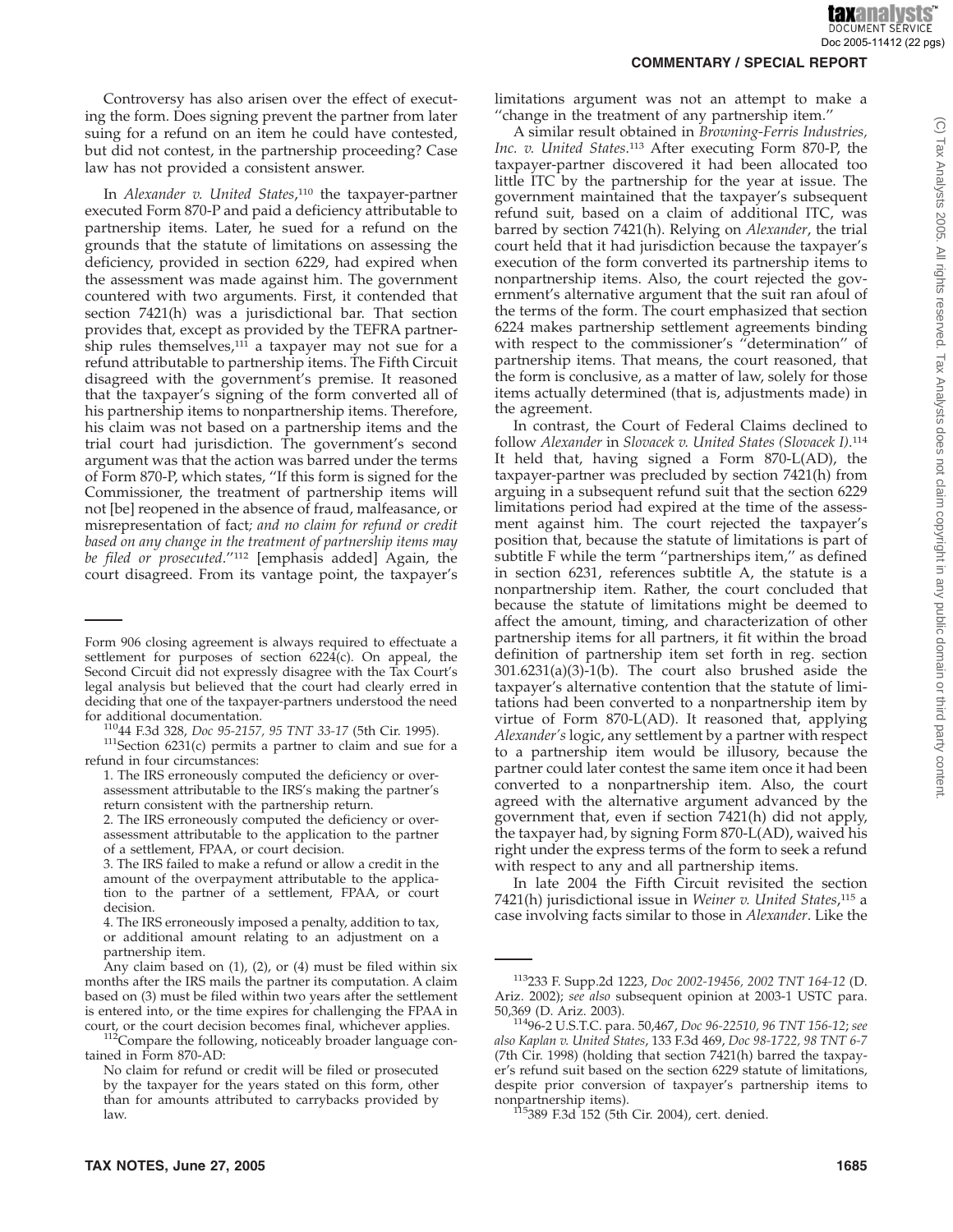Court of Federal Claims and other courts,116 it concluded that the section 6229 limitations period is a partnership item for purposes of section  $742\hat{1}$ (h). The appeals court also significantly narrowed the ambit of *Alexander*, holding that a section 6224(c) settlement agreement converts only those partnership items specifically identified in the agreement.<sup>117</sup> Thus, because the section 6229 period was not mentioned in the Form 870-P executed by the taxpayer-partner, it remained a partnership item and his suit was barred by section  $7421(h).$ <sup>118</sup>

In sum, it remains unclear under the case law whether the execution of an 870-series form (1) converts any and all, or just some, of the partner's partnership items to nonpartnership items for purposes of section 7421(h)'s jurisdictional bar; and (2) whether the terms of the form constitute a waiver of the partner's right to later contest any and all, or just some, partnership items.

A third, unique aspect of the TEFRA partnership rules is the ''consistent settlement'' principle. Section 6224(c) provides in pertinent part:

If the Secretary or the Attorney General (or his delegate) enters into a settlement agreement with any partner with respect to partnership items for any partnership taxable year, the Secretary or the Attorney General (or his delegate) shall offer to any other partner who so requests settlement terms for the partnership taxable year which are consistent with those contained in such settlement agreement.<sup>119</sup>

 $119$ Outside the TEFRA partnership setting, the code imposes no explicit duty of settlement consistency on the commissioner. From time to time, however, the question has arisen whether the IRS must, under general legal principles, treat similarly situated taxpayers alike for purposes of settlement. Although case law can be read for the broad proposition that the IRS is under a duty of ''equality of treatment,'' *see Int'l Bus. Machines Corp. v. United States*, 343 F.2d 914 (Ct. Cl. 1965), *cert. denied* 382 U.S. 1028 (1966) (IRS abused its discretion in prospectively revoking beneficial private ruling given to taxpayer's competitor; by denying taxpayer similar ruling in the interim, IRS placed taxpayer at untenable competitive disadvantage); *Gateway Equip. Co v. United States*, 2003-1 U.S.T.C. para. 70,203 (W.D.N.Y. 2003) (IRS could not deny manufacturer's refund claim that sought same tax treatment accorded to other, similarly situated manufacturers), courts, in general, have shunned any rule that would call for strict settlement parity among similarly situated taxpayers. Under the prevailing judicial view, it is not enough

**(Footnote continued in next column.)**

Consistent settlement terms are those based on the same determinations with respect to partnership items or partnership-level determinations of any penalty, addition to tax, or additional amount that relates to partnership items.120 The items must be (1) partnership items (or a partnership-level determination of any related penalty, addition to tax, or additional amount) for the partner who entered into the original settlement immediately before the original settlement; and (2) partnership items (or a partnership-level determination of any related penalty, addition to tax, or additional amount) for the partner requesting the consistent settlement at the time he files the request.121

for the taxpayer to show that other taxpayers have been treated more favorably. Rather, he must also establish that the disparate treatment complained of was the product of ''invidious discrimination,'' that is, an impermissible consideration such as a race, religion, or an arbitrary classification. *Bunce v. United States,* 28 Fed. Cl. 500, *Doc 93-6628, 93 TNT 125-17* (1993), *aff'd* 26 F.3d 138, *Doc 94-4196, 94 TNT 79-26* (Fed. Cir. 1994) (unpublished opinion), *cert. denied* 513 U.S. 104; *Penn-Field Industries, Inc. v. Commissioner*, 74 T.C. 720 (1980). In practice to date, this standard has proven virtually insurmountable. *See, e.g., Bunce, supra* (refusing to order IRS to settle with taxpayer-estate on favorable terms contemporaneously extended to similarly situated taxpayer by the same IRS Appeals office; other IRS Appeals offices had not made similar offers and, in any event, estate did not establish discriminatory motive); *Avers v. Commissioner*, T.C. Memo. 1988-176 (holding that tax-shelter investor was not entitled to favorable settlement terms offered other investors in same shelter for the year in dispute, because other offers were purportedly made in error and taxpayer failed to prove improper, discriminatory purpose); *Fresoli v. Commissioner*, T.C. Memo. 1988-384 (no showing by tax-shelter investor that he was the subject of an arbitrary classification);*Wooten v. Commissioner*, T.C. Memo. 1993-241 (denying tax-shelter investor's motion to compel discovery into IRS settlements in other cases involving same shelter; investor could not show he had received less favorable settlement offer than other investors or otherwise demonstrate that IRS had an established policy of settling similar cases in a particular manner; thus investor could not prove he had been singled out for less favorable treatment); *Hayes v. Commissioner*, T.C. Memo. 1994-491, *Doc 94-9244, 94 TNT 198-19* (holding that IRS did not act improperly in refusing to offer tax-shelter promoter settlement terms offered to passive investors in shelter; IRS had a rational basis for treating promoter less favorably than investors); *but cf. Sirbo Holdings, Inc. v. Commissioner,* 476 F.2d 981 (2d Cir. 1973) (IRS could not settle case of one taxpayer and simultaneously refuse to settle case of similarly situated taxpayer without explaining the basis for

<sup>120</sup>Reg. section 301.6224(c)-3.  $121/121/1d$ . The Tax Court has added that the consistent settlement rule applies only with respect to partners in the same partnership. *See Vulcan Oil Tech. Partners v. Commissioner*, 110 T.C. 153, *Doc 98-8448, 98 TNT 44-11* (1998), *aff'd sub nom. Tucek v. Commissioner*, 99-2 U.S.T.C. para. 50,942, *Doc 1999-35453, 1999 TNT 215-45* (10th Cir. 1999) (unpublished opinion)) and *Drake Oil Technology Partners v. Commissioner*, 2000-1 U.S.T.C. para. 50,378, *Doc 2000-11213, 2000 TNT 75-8* (10th Cir. 2000) (unpublished opinion); *Boyd v. Commissioner*, T.C. Memo. 1992-626. Thus, the partners of Partnership A cannot demand terms consistent with a settlement offered to the partners of Partnership B, even if Partnership A is a clone of Partnership B.

<sup>116</sup>*See, e.g., Chimblo v. Commissioner*, 177 F.3d 119, *Doc 1999- 18495, 1999 TNT 100-8* (2d Cir. 1999); *Kaplan, supra* note 114; *Williams*, 165 F.3d 30, *Doc 98-25390, 98 TNT 157-13* (6th Cir. 1998)

<sup>(</sup>unpublished table decision). 117The court sought to distinguish *Alexander* on the grounds that in the earlier case, the parties had agreed that the partnership limitations period was closed, in effect waiving the juris-

dictional issue.<br><sup>118</sup>The court's holding would suggest that a taxpayer-partner who executes an 870-series form is not foreclosed from further participation in the partnership proceedings with respect to items not identified in the form, because those items have not been converted. In contrast, the IRS position is that by signing the form, the taxpayer irrevocably removes himself from the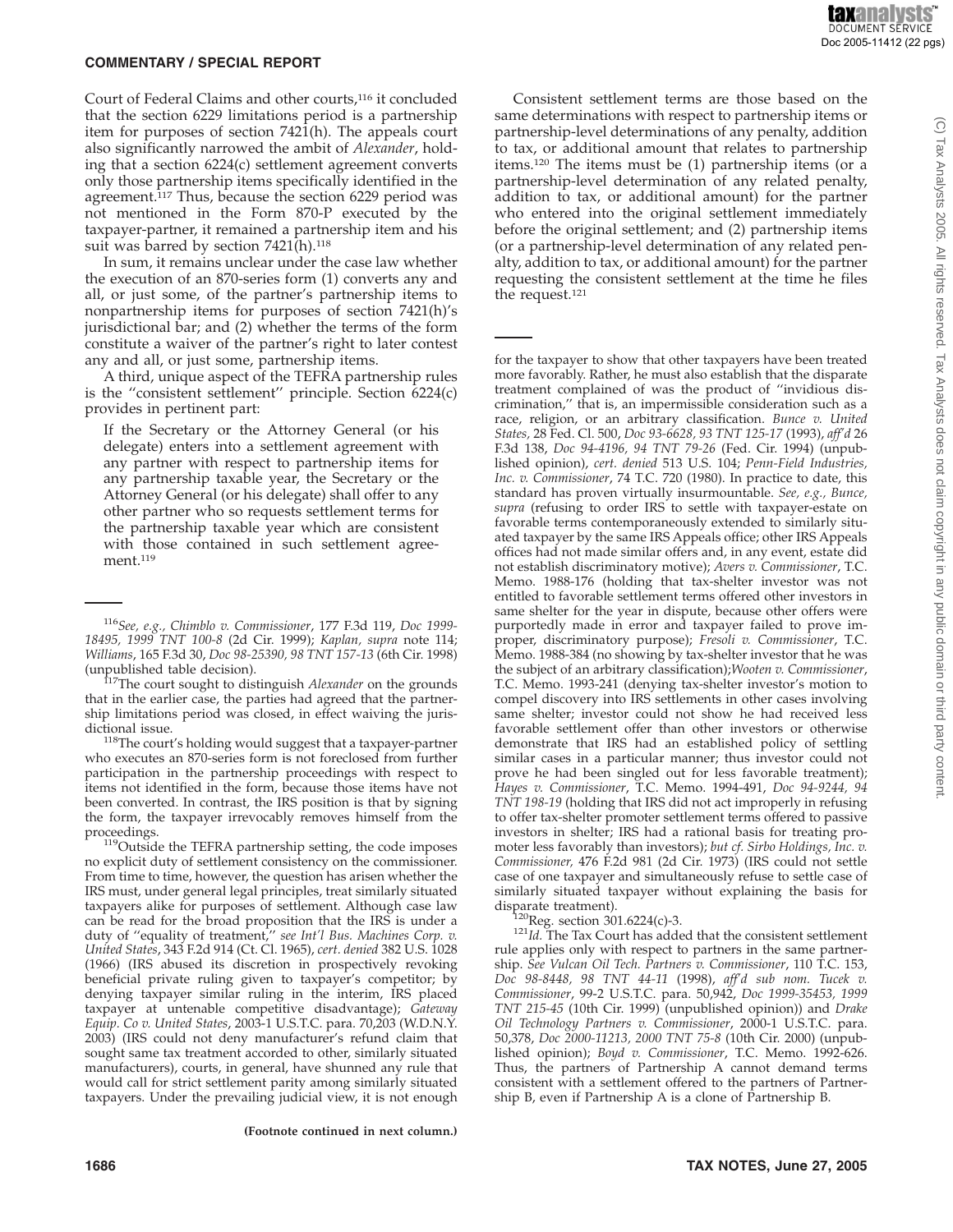Reg. section 301.6224(c)-3(b)(1) establishes several requirements with respect to consistent settlement terms. A consistent settlement must:

- be self-contained a concession by one party with respect to a partnership item may not be based on a concession by another party with respect to any item that is not a partnership item other than a partnership-level determination of any penalty, addition to tax, or additional amount that relates to an adjustment to a partnership item;122
- be identical to the original settlement (that is, the settlement on which the offered settlement terms are based);123 and
- mirror the original settlement and may not be limited to selected items from the original settlement.

To obtain consistent settlement terms, a partner must submit a written statement to the IRS office that entered into the settlement.124 The statement must:

- indicate that it is a request for consistent settlement terms under section 6224(c)(2);
- contain the name, address, and taxpayer identification number of the partnership and of the partner requesting the settlement offer (and, in the case of an indirect partner, of the passthrough partner through which the indirect partner holds an interest);
- identify the earlier agreement to which the request refers; and
- be signed by the partner making the request.<sup>125</sup>

The request for consistent settlement terms must be filed no later than the later of the 150th day after the day on which the notice of final partnership administrative adjustment is mailed to the TMP or, if the FPAA has been issued, the 60th day after the day on which the settlement agreement was entered into.126

Like the TEFRA settlement agreement concept, the consistent settlement rule has proven fertile ground for controversy. One question that has repeatedly arisen is

<sup>123</sup>IRS counsel takes the position that, with respect to a multiyear settlement when all years are TEFRA partnership years and the adjustments for one year and the adjustments for other years are interdependent, the entire settlement agreement, and not just the settlement as it relates to one year, is subject to a request for consistent settlement terms. LGM TL-87. whether the IRS has a duty to inform the partners of the original partner settlement. The code does not expressly impose such a duty. It might be argued that its existence is to be logically inferred from the right to make the request for a consistent settlement, which (so the argument goes) would be illusory without notice, at least when the original settlement is with a partner other than the TMP.127 The IRS position, however, is that no duty exists, except in tax litigation.<sup>128</sup> That appears to be the judicial view at this time as well.<sup>129</sup>

A second area of controversy relates to the remedy available for a denial of consistent settlement terms. Section  $6224(c)$ 's mandatory language — "the Secretary or the Attorney General (or his delegate) *shall* offer'' suggests that an action for mandamus might be appropriate if the complaining partner remains a participant in the partnership proceedings.130 Assume, however, that the partner learns of the settlement only after his partnership items have been converted by way of prior settlement or adjudication, thereby removing him from the partnership proceedings. Does a cause of action exist if the IRS is at fault? Although ''yes'' may seem the intuitively fair answer, the law is uncertain.

<sup>127</sup>The TMP is the only partner with an affirmative obligation to provide other partners with notification of an administrative settlement entered into with the IRS. *See* reg. section  $301.6223(g)-1(b)(1)(iv)$ . It is noteworthy, however, that even if the TMP fails to fulfill that obligation, an IRS adjustment is not thereby invalidated. See section 6230(f).

<sup>128</sup>See FSA 001400. T.C. Rule 248 establishes special procedures governing the settlement of docketed TEFRA partnership cases. (The United States Court of Federal Claims, which like the Tax Court has original jurisdiction over TEFRA partnership disputes, see sections  $6226(a)(3)$  and  $6228(a)(1)(C)$ , has adopted a similar rule. *See* Appendix Rule 7, RCFC.) Briefly, the rule allows the TMP to consent to entry of a stipulated decision, and his consent binds all partners. *See* T.C. Rule 248(a). The TMP's signature on the decision document constitutes a certification by her that no party objects to entry of decision. *Id.* Alternatively, absent that consent, and in the case of a partner who has elected to participate in the Tax Court proceedings and who enters into a settlement agreement or consistent agreement with the IRS, the IRS must promptly file with the court a notice of settlement agreement or notice of consistent agreement, whichever is appropriate, that identifies the participating partner who has entered into the settlement agreement or consistent agreement. Moreover, in the case of any partner (including a partner that has not elected to participate in the proceedings) who enters into a settlement agreement, the IRS must, within seven days after the settlement agreement is executed by both the partner and the IRS, serve on the TMP a statement that identifies the party to the settlement agreement; the date of the agreement; the year or years to which it relates; and the terms of the settlement as to each partnership item and the allocation of such items among the partners. Within seven days after receiving the statement required by that subparagraph, the TMP must serve on all parties to the action a copy of such statement.

<sup>129</sup>See Vulcan Oil Tech. Partners, supra note 121.<br><sup>130</sup>See Prochorenko v. United States, 2000-1 U.S.T.C. para. 50,170, *Doc 2000-2020, 2000 TNT 12-12* (Fed. Cl.), *aff'd on other grounds* 243 F.3d 1359, *Doc 2001-8827, 2001 TNT 59-14* (Fed. Cir. 2001), in which the government asserted that mandamus is the taxpayer's sole remedy.

<sup>122</sup>In *Greenberg Bros. Partnership #4 v. Commissioner*, 111 T.C. 198, *Doc 98-26388, 98 TNT 164-12* (1998), *aff'd sub nom., Cinema '84 v. Commissioner, per curiam on this issue, vac'd, rev'd and rem'd on other issues*, 294 F.3d 432 (2d Cir. 2002), the taxpayer complained that the temporary version of the regulation (substantially identical to the final one) allowed the IRS to evade the consistent settlement rule merely by injecting a nonpartnership item into the settlement. The Tax Court upheld the temporary regulation nonetheless, characterizing it as legislative in nature and therefore entitled to a high degree of deference. The Second Circuit affirmed, although the court accorded the regulation only the substantial deference due an interpretative rule. The IRS has subsequently acknowledged that the use of a single settlement agreement to cover partnership and nonpartnership items "would frustrate the intent of the consistent settlement rules." FSA 199917060, *Doc* 1999-15650, 1999 TNT 84-129.

<sup>&</sup>lt;sup>124</sup>Reg. section 301.6224(c)-3(c)(1).<br><sup>125</sup>Reg. section 301.6224(c)-3(c)(2). <sup>126</sup>Section 6224; reg. section 301.6224(c)-3(c)(3).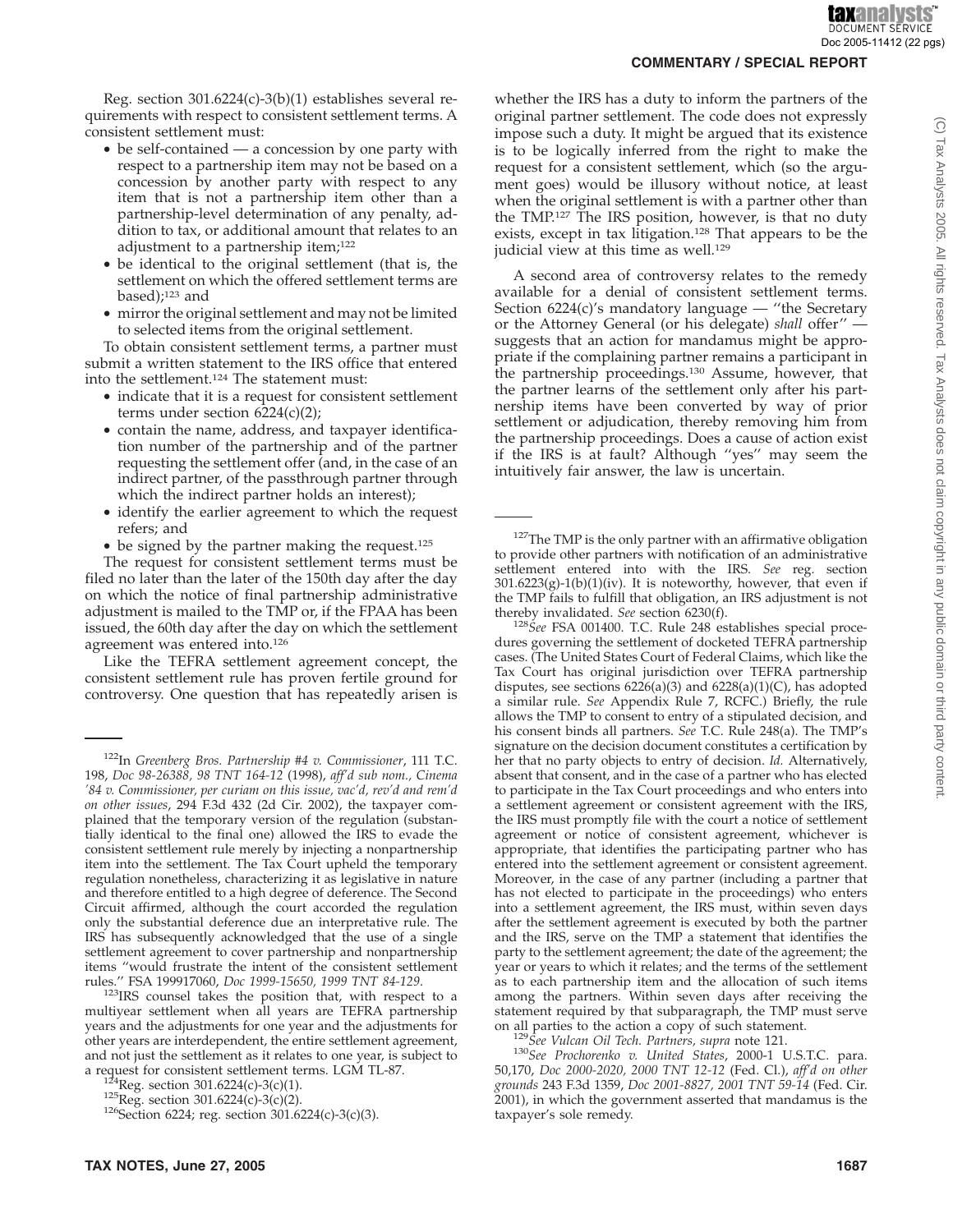In *Monti v. United States*, <sup>131</sup> the IRS failed to timely notify the partnership TMP of a settlement, contrary to Tax Court Rule 248. On later learning of the settlement, the taxpayer-partner, who had already paid the deficiency, requested consistent terms and a refund. The IRS denied the request. In the ensuing refund suit, the government argued that a request for consistent settlement terms is a partnership item, and therefore the taxpayer's action was barred by section 7121(h). The Second Circuit disagreed. First, it pointed out that section 6231 defines a partnership item as ''an item more appropriately determined at the partnership level than at the partner level.'' Whether a taxpayer is entitled to consistent settlement terms, the court continued, requires a partner-specific inquiry and therefore is not an item more appropriately determined at the partnership level. Next, the court observed that the right to consistent settlement terms was not among the items detailed in the definition of partnership item set forth in reg. section 301.6231(a)(3)-1. Lastly, the court noted that the right to consistent settlement terms is provided in subtitle F, while partnership items are defined with reference to subtitle A.132

The Federal Circuit is in accord. In *Prochorenko v. United States,*<sup>133</sup> it concluded that a partner's request for consistent settlement terms is not a partnership item, both because it requires a partner-level factual determination and because it is not enumerated in the section 6231 regulations. Thus, the taxpayer-partner's refund suit claiming wrongful denial of consistent settlement terms was not jurisdictionally barred by section 7121(h).134

Nevertheless, the IRS has acquiesced in neither *Monti* nor *Prochorenko*. Moreover, as mentioned, reg. section 301.6224(c)-3 requires items to be partnership items (or a partnership-level determination of any related penalty, addition to tax, or additional amount) for the partner requesting consistent settlement terms when he makes the request.<sup>135</sup> Interpreted literally, the regulation would rule out redress, regardless of the facts and circumstances, if the partner's items have already been converted at the time of the request. Such an interpretation might well be challenged by taxpayers as unreasonable. It would appear, however, at least under the Tax Court view, that the regulation is entitled to high deference.136 The government may also draw encouragement from the Court of Federal Claims' opinion in *Slovacek v. United States (Slovacek II)*. <sup>137</sup> There, based on its own reading of section 6624, the court concluded that the consistent settlement principle applies only to items that remain partnership items to the requesting partner at the time of the request. Thus, the taxpayer-partner, having signed Form 870-L(AD), could not thereafter compel the IRS to offer him consistent settlement terms, despite his claim that the government had wrongfully denied him the benefit of more attractive terms offered to other partners. The court found that his signing of the form converted the items for which he sought consistent treatment to nonpartnership items.

#### **E. National Settlement Initiatives**

Faced with the specter of protracted and costly litigation over alleged tax shelters, as well as the formidable task of identifying taxpayers who participated in them, the IRS in recent years has announced several national settlement initiatives. Those programs — for example, the Son-of-BOSS, contingent liability shelter, and executive stock option initiatives — are aimed at resolving large numbers of pending and nascent disputes at the administrative level on an expeditious and uniform basis.138 The IRS's efforts are commendable from the standpoint of administrative efficiency and even-handedness. They also raise an important question that (although not wholly procedural in nature) is worth briefly discussing: To what extent, if any, do the initiatives give the taxpayer an enforceable right to settle? Three theories are considered below: (1) contract, (2) estoppel, and (3) consistency.

*Contract.* Are the initiatives offers? Under contract law principles, an offer is understood as a manifestation of willingness to enter into a bargain, so made as to justify the addressee in understanding that his assent to that bargain is invited and will conclude it.139 However, a manifestation of willingness to enter into a bargain is not considered an offer if the addressee knows or has reason to know that the person making it does not intend to conclude a bargain until he has made a further manifestation of assent.140 In other words, contract principles recognize the occasionally murky distinction between actions sufficient to create a binding agreement on the one hand and preliminary steps on the other. Whether the parties have gone beyond preliminary stages and

<sup>&</sup>lt;sup>131</sup>223 F.3d 76, *Doc 2000-21961, 2000 TNT 165-6* (2d Cir. 2000). <sup>132</sup>Interestingly, as noted earlier, a similar argument for treating the section 6229 assessment period as a nonpartnership item was unsuccessfully advanced in several cases.

<sup>&</sup>lt;sup>133</sup>243 F.3d 1359 (Fed. Cir. 2001).  $134$ The court went on to hold, however, that the taxpayer was not entitled to settlement terms consistent with those agreed on by the IRS and another partner, who similarly claimed that the IRS had denied him consistent settlement terms. The court reasoned that the settlement was based on the settling partner's claim for consistent treatment and, thus, not with respect to a partnership item. Consequently, the consistent settlement re-

<sup>&</sup>lt;sup>135</sup>When *Monti* and *Prochorenko* were decided, reg. section 301.6224(c)-3T, which is textually similar to reg. section 301.6224(c)-3, was in effect. It appears, however, that the government did not invoke that regulation.

<sup>136</sup>*See Greenberg Bros. Partnership #4, supra* note 122 (citing section 6230(k), which authorizes the IRS to prescribe such regulations as necessary to carry out the purposes of the TEFRA

partnership rules). 13798-1 U.S.T.C. para. 50,397, *Doc 98-14819, 98 TNT 90-17*. <sup>138</sup>*See, e.g.*, Ann. 2005-19, 2005-11 IRB 1 (stock option transactions); Ann. 2004-46, 2004-21 IRB 1 (Son-of-BOSS transactions); Ann. 2002-96, 2002-43 IRB 1 (COLI transactions); Ann. 2002-97, 2002 IRB 752 (basis-shifting transactions); Rev. Proc. 2002-67, 2002 C.B. 733 (contingent liability shelter).

<sup>&</sup>lt;sup>139</sup>Restatement, Contracts 2d section 24 (1981). <sup>140</sup>*Id.*, section 26.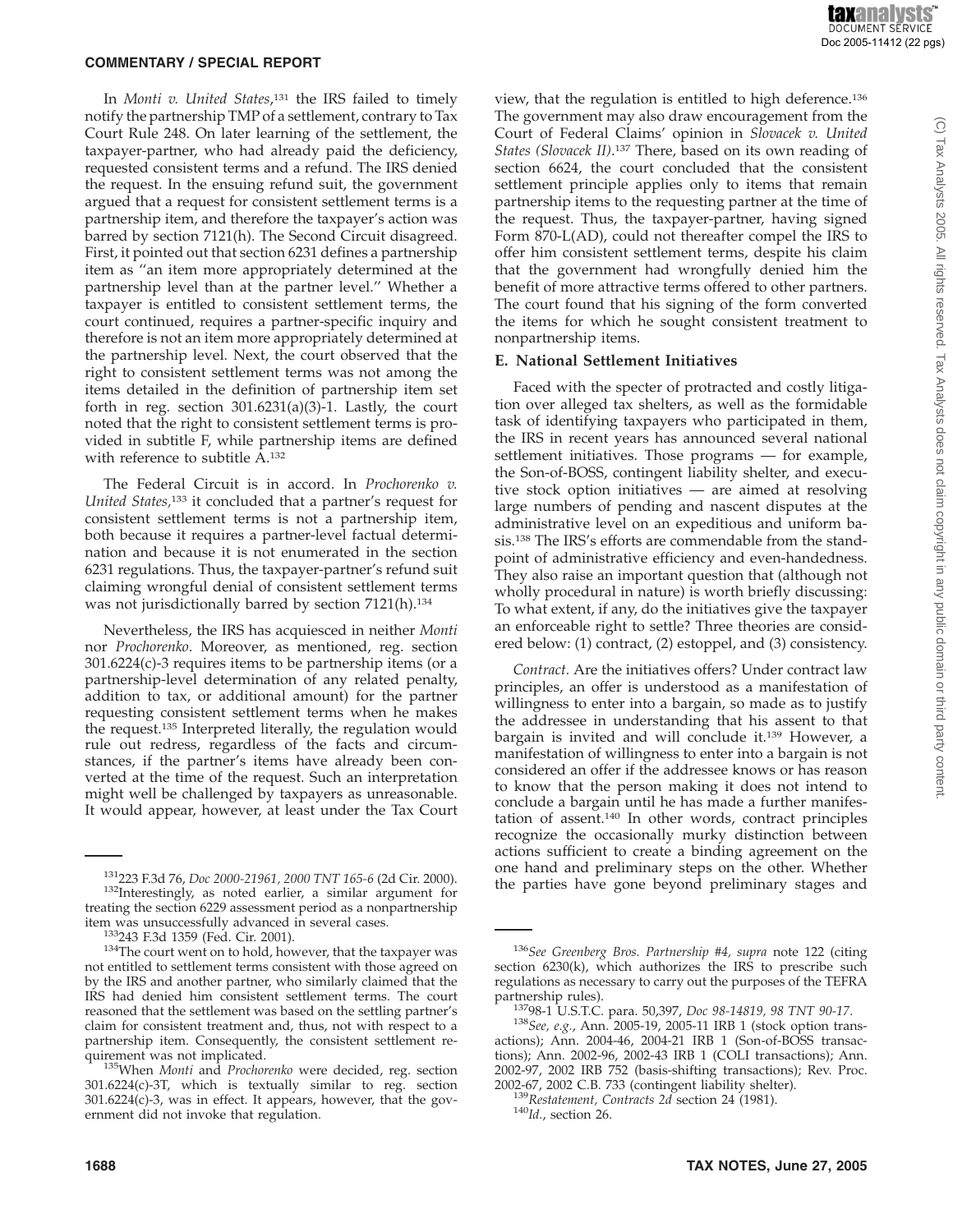actually concluded an agreement is a question of intent.141 Intent, in turn, is an objective concept and is typically discerned from the words chosen by the parties. The parties may intend a current, binding agreement based on their manifestations of mutual assent, even though a formal writing is anticipated in the future.142 Conversely, the parties' steps may not give rise to a binding agreement if there is no intention to be bound until the execution of a final document.143

The use of fully standardized language in the IRS settlement initiatives has not been the norm. Nonetheless, three points are notable:

1. Taxpayers typically must file an ''election'' to participate. The initiatives generally caution that taxpayers may be required to provide additional information in order to settle.

2. The signing of a closing agreement setting forth the terms of settlement is mandatory.

3. The filing of an election to participate does not bind the taxpayer to enter into the closing agreement.

Those factors lend themselves to the argument that the expression of settlement terms by the IRS in its initiatives is a preliminary step toward settlement, even though further negotiations are not invited. At the very least, it may be plausibly argued by the IRS that no binding agreement is intended unless and until a closing agreement is executed by both sides. And courts in any event are unlikely to find enforceable contractual rights without a closing agreement<sup>144</sup> in the prescribed form.<sup>145</sup> Thus, any contention by the taxpayer that the announced terms and an election to participate, by themselves (that is, without a closing agreement) create enforceable contract rights is not likely to meet with judicial receptivity.146 It is also difficult to imagine an electing taxpayer successfully arguing that the IRS cannot refuse to enter a closing agreement (that is, that the parties have entered into an agreement to agree) when he is not bound.

*Estoppel.* Estoppel principles similarly would seem to hold little advantage for a disappointed taxpayer. Research uncovers a few exceptional estoppel-hued cases where the taxpayer's settlement expectations have been

**COMMENTARY / SPECIAL REPORT**

rescued. In *Vishnevsky v. United States*, <sup>147</sup> for example, the IRS sent the taxpayer a notice stating that an overassessment that had been determined on examination for one year would be credited against deficiencies for other years when the deficiencies were finally determined. The refund period for the overassessment year expired while the deficiencies were in litigation. Subsequently, the IRS refused to give the taxpayer credit for the overassessment because of the running of the statute of limitations. The Seventh Circuit held that the issuance of a writ of mandamus was proper to compel the IRS to reduce the deficiencies. First, the court found that the taxpayer and his counsel had reasonably relied on the IRS's promise that credit would be given. Second, it concluded that the written notification created a peremptory duty on the part of the commissioner to perform a nondiscretionary act. Finally, the court noted that running of the limitations period had left the taxpayer without an adequate remedy at law.

Similarly, in *First Federal Savings & Loan v. Baker*, <sup>148</sup> the Fourth Circuit held that the taxpayer was entitled to mandamus relief. The taxpayer and the government had settled a refund suit on terms that provided for the filing of carryback refund claims by the taxpayer for earlier years and the taxpayer's concession of loss carryovers to later years. On the taxpayer's filing of the refund claims, the parties discovered that the statute of limitations on refund had run; consequently, the government refused to make the refunds. Under the circumstances, the appeals court believed the taxpayer had a clear right to the refunds, the government had a clear duty to pay them, and the taxpayer had no other adequate remedy at law.

As noted elsewhere herein, however, estoppel is applied against the government with caution and requires a showing of reasonable reliance and detriment.<sup>149</sup> Those elements could well pose insurmountable barriers for the taxpayer. First, the IRS's initiatives do not categorically promise that settlement terms will be extended to all comers. That throws into question the reasonableness of the taxpayer's reliance. Second, as to detriment, it has been held that this element contemplates loss of a legal right (for example, the right to recover an overpayment because of the running of the statute of limitations);150 merely having to pay taxes that are legally owed does not qualify as a detriment.151 Thus, the taxpayer cannot simply point to disappointed expectations (that is, having to pay more tax than would have been required under an initiative) to support his estoppel claim.

*Consistency.* From the mainstream judicial vantage, as noted earlier, the IRS is not bound by any categorical duty of settlement consistency.152 At the very least, however, taxpayers have a due-process right to be free from

<sup>141</sup>*See Adjustrite Sys. v. GAB Bus. Servs*., 145 F.3d 543, 548-49 (2d Cir. 1998) (''The key [in determining whether a preliminary agreement is binding] is the intent of the parties: whether the parties intended to be bound, and if so, to what extent. To discern that intent a court must look to the words and deeds [of the parties] which constitute objective signs in a given set of circumstances. Subjective evidence of intent, on the other hand, is generally not considered'') [internal quotations and citation

omitted]. <sup>142</sup>*See Restatement, Contracts 2d* section 27. <sup>143</sup>*See* A. Corbin, *Law of Contracts* section 30 at 47 (1952). <sup>144</sup>*See supra* note 64; *Wolverine, Ltd. v. Commissioner,* T.C. Memo. 1992-669 (holding that written settlement plan entered into by partnership and IRS was not a binding settlement

<sup>&</sup>lt;sup>145</sup>See supra note 72.<br><sup>146</sup>See Klein, 899 F.2d 1149 (11th Cir. 1990) (IRS not bound by letter from counsel which made settlement offer that called for execution of a closing agreement).

<sup>147581</sup> F.2d 1249 (7th Cir. 1978). 148860 F.2d. 135 (4th Cir. 1988). <sup>149</sup>*See supra* notes 39 and 65 and the accompanying text. <sup>150</sup>*Segel*, 97-1 U.S.T.C. para. 50,404 (S.D. Fla. 1997); *Benson*,

<sup>96-2</sup> U.S.T.C. para. 50,492 (D. Colo. 1996). <sup>151</sup>*Id.* <sup>152</sup>*See supra* note 119 and the accompanying text. It is interesting to note that at least one taxpayer has recently argued **(Footnote continued on next page.)**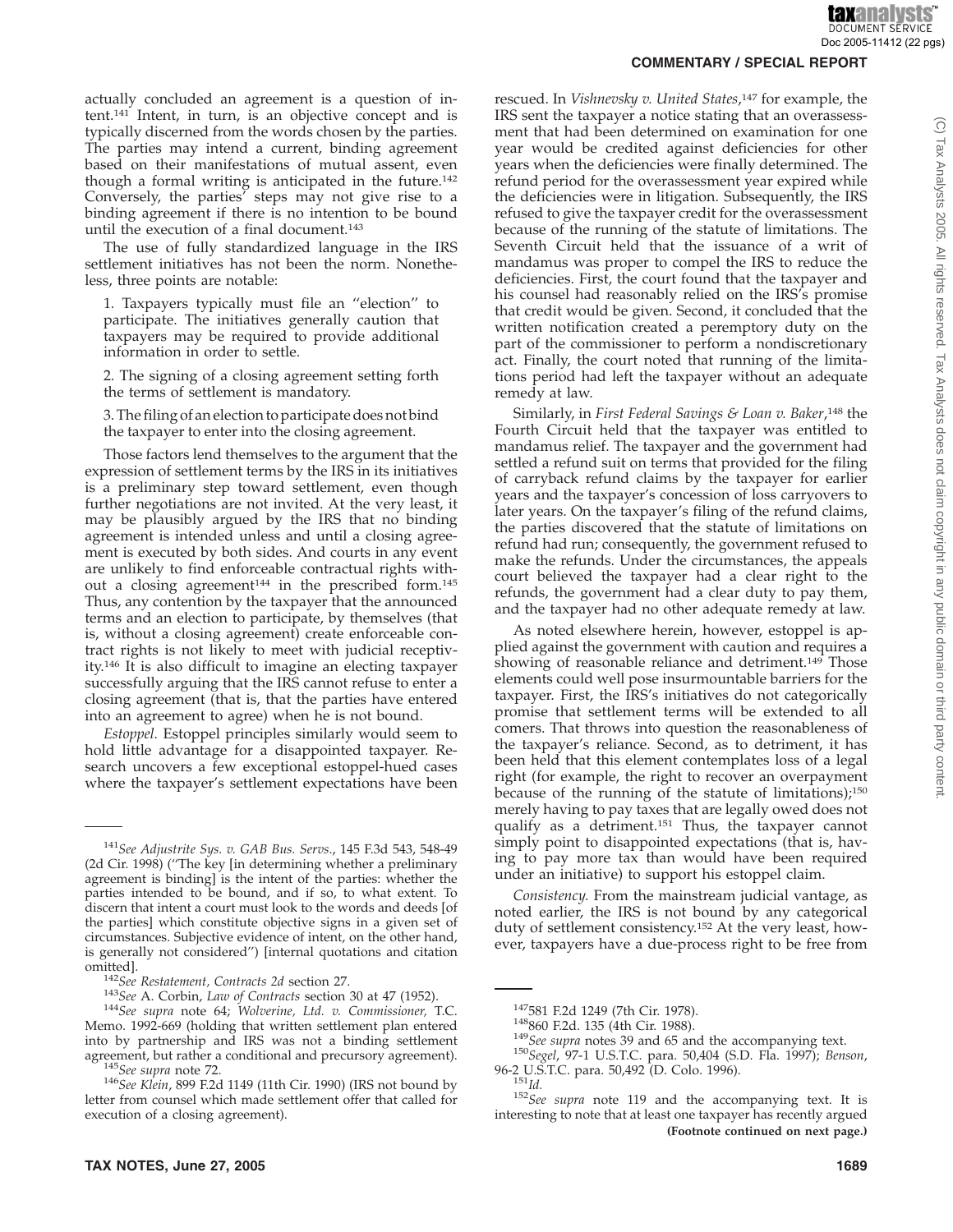invidious discrimination in the settlement process.153 To establish invidious discrimination, the taxpayer must demonstrate two facts: (1) other, similarly situated taxpayers were treated more favorably for settlement purposes; and (2) the taxpayer was singled out based on an improper motive, which may include an arbitrary classification.154 As mentioned, taxpayers generally have been unsuccessful in meeting their burden of proof. That is due, at least in part, to judicial reluctance to permit broad discovery aimed at establishing the existence of an IRS settlement practice or policy favoring other taxpayers (Prong 1).155 A national settlement initiative, however, would seemingly go far in making a prima facie case on this score. As to Prong 2, case law in the tax area provides little insight into what the courts may deem arbitrary or irrational from the standpoint of settlement design or implementation.156 Reasonableness is a factual question. A related, threshold issue of importance is whether the taxpayer may seek judicial review of an IRS determination of ineligibility under an initiative. Some initiatives state that a denial of participation is not subject to judicial review,157 and the government has taken that position in litigation.158 The legal basis for the IRS position is not entirely clear. It is worth noting, however, that a strong presumption exists that the actions of an administrative agency are subject to judicial review,<sup>159</sup> and that principle

<sup>153</sup>Id.<br><sup>154</sup>See Bunce, supra note 119; Penn-Field Industries, supra note 119. Courts have not addressed the quantitative aspects of Prong 1 in a tax setting. It is probably safe to say, however, that merely demonstrating that a number of other taxpayers happened to fare better would not prove sufficient. <sup>155</sup>*See Penn-Field Industries, supra* note 119; *Wooten, supra* note

119.<br><sup>156</sup>The Tax Court has upheld distinctions based on the year<br> $110.$  and the status of the of investment, *see Avers, supra* note 119; and the status of the taxpayer as a promoter versus passive investor. *See Hayes, supra*

<sup>157</sup>See Ann. 2004-46, *supra* note 138 (stating that denial of taxpayer's request to participate is not subject to judicial re-

<sup>159</sup>Dunlop v. Bachowski, 421 U.S. 560, 567 (1975); *Abbott Laboratories v. Gardner,* 387 U.S. 136, 140-141 (1967); *United States* has been applied to the IRS.<sup>160</sup> Congress can, of course, commit action to agency discretion, but nothing in the code evinces a clear-cut intent to give the IRS unfettered discretion in administering a settlement initiative of national scope.

In sum, it seems unlikely that the taxpayer who seeks the benefits of an announced settlement initiative would have much success under a contract or estoppel theory. However, a claim may exist if the taxpayer can show inconsistent treatment without a rational foundation. It remains to be seen what sorts of classifications might be considered unreasonable in those programs and, importantly, whether the IRS can insulate its eligibility determinations from judicial scrutiny.

#### **F. Administrative Dispute Resolution Tools**

A discussion of the procedural aspects of settlement at the administrative level would not be complete without an acknowledgement of some of the more recent and significant IRS procedural innovations designed to encourage and facilitate the settlement of examined cases. **1. Accelerated issue resolution (AIR).** Introduced in 1994,161 the AIR program is designed to expeditiously resolve examination issues in coordinated industry cases that are the same or similar to issues resolved by Appeals for other tax years. In effect, AIR allows the parties to import an Appeals settlement (including a hazards-based settlement) into the examination case, thereby conserving the parties' time and resources.

AIR is optional. The taxpayer initiates the process by submitting a written request that contains:

- a complete statement of the issues, facts, law, and arguments;
- a statement as to whether the taxpayer has ever applied for competent authority assistance for the AIR issues for the years under consideration or for prior years and whether the taxpayer intends to seek relief from double taxation for the AIR issues;
- true copies of all contracts and pertinent documents as well as certified English translations of any applicable foreign laws and copies of those laws;
- a statement that the inspection or examination of the books and records under the AIR procedures will not preclude or impede a later inspection or examination and that the IRS will not have to comply with the procedural reopening requirements for the later inspection or examination; and
- a perjury statement.

Generally, the LMSB team manager decides which issues in the request will be accepted for consideration in an

that a particular settlement initiative constituted a rule the IRS was required to follow under the *Accardi* doctrine (*see Accardi v. Shaughnessy,* 347 U.S. 260 (1954)), which generally requires an agency to follow the rules and procedures it has voluntarily established. *See Black & Decker Corp. v. United States*, 2004-2 U.S.T.C. para. 50,359, *Doc 2004-20637, 2004 TNT 205-6* (D. Md. 2004), *appeal pending*. The court was not required to reach this

view); Ann. 2002-97, *supra* note 138 (similar). 158In *Black & Decker Corp., supra* note 152, the taxpayer applied for a waiver of accuracy-related penalties as provided by the disclosure initiative set forth in Ann. 2002-2, 2002-1 C.B. 304. The IRS denied the application and asserted that the exercise of its discretion under the initiative was not subject to judicial review. *See Plaintiff's Memorandum in Opposition to Defendant's Motion for Summary Judgment on Plaintiff's Affirmative Defenses and in Support of Its Own Cross-Motion for Summary Judgment on Defendant's Counterclaim*. In the ensuing refund suit, the court decided for the taxpayer on the merits and thus did

*v. Winthrop Towers,* 628 F.2d 1028, 1032-1035 (7th Cir. 1980). This principle is codified in the Administrative Procedure Act, 5

<sup>&</sup>lt;sup>160</sup>Mailman v. Commissioner, 91 T.C. 1079 (1988) (holding that the commissioner's refusal to waive substantial understatement penalty was subject to judicial review); *Estate of Gardner*, 82 T.C. 989 (1984) (holding that the commissioner's refusal to extend time for filing tax return was subject to judicial review).

<sup>&</sup>lt;sup>161</sup>Rev. Proc. 94-67, 1994-2 C.B. 800, *Doc 94-9383, 94 TNT 202-10*; *see* IRM 4.45.15.4.4.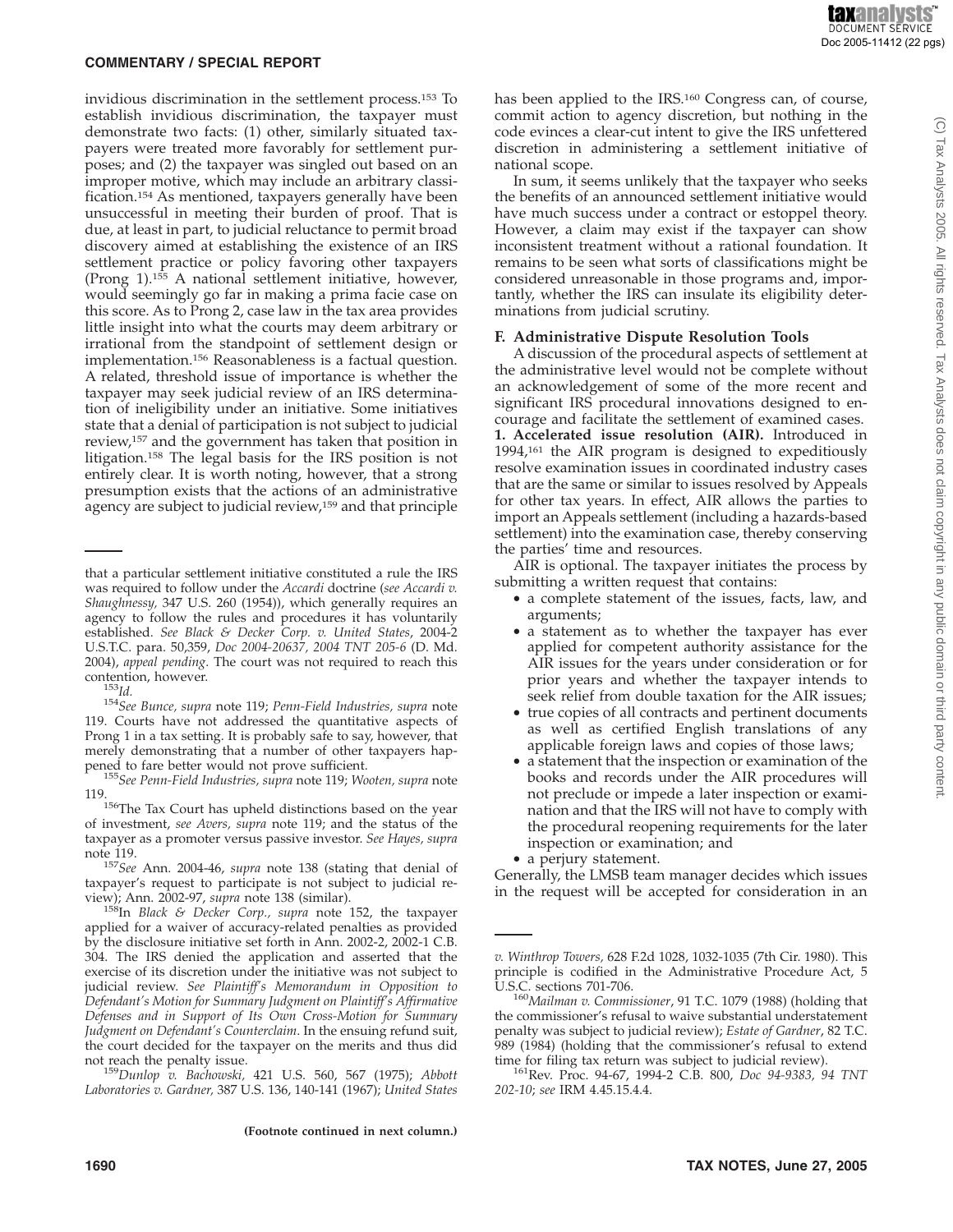analysts **DOCUMENT SERVICE** Doc 2005-11412 (22 pgs)

#### **COMMENTARY / SPECIAL REPORT**

AIR agreement. He has the authority to entertain a settlement offer that applies the Appeals settlement to the issue(s) in a later or earlier open year if all of the following criteria are satisfied:162

- the facts (which must be fully developed) are substantially the same as the facts in the year settled by Appeals;
- the relevant legal authority is unchanged;
- Appeals settled the issue independently of other issues; and
- the issue was settled with respect to the same taxpayer (including consolidated and unconsolidated subsidiaries) or another taxpayer who was directly involved in the same transaction or taxable event in the settled year.

A variety of issues are excluded from AIR, including any of the following:163

- an issue in a case outside the jurisdiction of the industry director;
- an issue whose resolution is contrary to a private letter ruling, technical advice memorandum, or closing agreement previously issued to or entered into with the taxpayer, or is contrary to any proposed position indicated by the IRS with respect to a private letter ruling request that was withdrawn following notification by the IRS that it would take a position adverse to that sought by the taxpayer;
- an issue that is designated for litigation by IRS counsel; or
- an issue that requires approval or assistance from another office or function.

An AIR settlement is memorialized via Form 870-AD or a Form 906 closing agreement, which must be approved by the LMSB territory manager and may be executed on behalf of the IRS by the LMSB team manager.<sup>164</sup>

**2. Early referral.** Introduced in 1994 and codified in 1998 as section 7213, early referral, now set forth in Rev. Proc. 99-28,165 is an optional procedure designed to remove "logiam" issues from an ongoing examination, thereby allowing other issues to be resolved more expeditiously while Appeals simultaneously works to resolve the referred matter. The program has not proved especially popular, perhaps because of a taxpayer perception that the carveout of issues reduces mutual-concession flexibility.

An eligible early referral issue is one that:

- if resolved, can reasonably be expected to result in a quicker resolution of the entire case;<sup>166</sup>
- both the taxpayer and Exam agree should be referred to Appeals early;
- is fully developed; and
- is part of a case where the remaining issues are not expected to be completed before Appeals could resolve the early referral issue.

An ineligible issue is one:

- for which a 30-day letter has been issued;
- that is not fully developed;
- in which the remaining issues in the case are expected to be completed before Appeals could resolve the early referral issue;
- that is designated for litigation by the IRS counsel;
- for which the taxpayer has filed a request for competent authority assistance, or issues for which the taxpayer intends to seek competent authority assistance; or
- that is part of a whipsaw transaction.

Early referral is initiated by the taxpayer's submission of a written request that (1) states each issue for which early referral is requested; (2) contains a brief discussion of the material facts and an analysis of the facts and law as they apply to each issue; and (3) contains a perjury statement. The process is subject to Exam approval. Exam will issue a notice of proposed adjustment for each approved issue. The taxpayer is required to respond to each notice in a protest-like fashion. Approved issues are then referred to Appeals, which assumes jurisdiction over them, while Exam continues to work on other issues. If an early referral issue is resolved, Appeals will ordinarily use a Form 906 closing agreement to memorialize the agreement of the parties.167 If an early referral issue remains unresolved, the taxpayer may request post-Appeals mediation (described hereinafter). Without a substantial change in circumstances, Appeals will not reconsider an unagreed early referral issue if the entire case is later protested.

**3. Fast-track.** In the past few years, both LMSB and SB/SE have initiated fast-track programs<sup>168</sup> that use an Appeals representative to help facilitate the resolution of unagreed issues while the case remains under Exam jurisdiction. Significant features in common include:

- the procedures are optional;
- either party may request fast-track both must agree;
- eligible issues must be fully developed;
- the results are nonbinding, nonprecedential, and confidential;
- persons on both sides with decisionmaking authority must attend the fast-track sessions; and
- the procedures cannot be utilized after the 30-day letter is issued.

In addition to similarities, the LMSB and SB/SE programs also differ in some respects. First, SB/SE fast-track is projected to take 30 or 40 days. Because of the frequently greater complexity of LMSB issues, the LMSB version budgets up to 120 days. Second, because SB/SE and LMSB stakeholders are fundamentally different, the programs exclude different kinds of issues from eligibility. Perhaps the most significant dissimilarity between

<sup>&</sup>lt;sup>162</sup>C.D.O. 236 (rev. 3).<br><sup>163</sup>Rev. Proc. 96-47, *supra* note 161, para. 3.02.<br><sup>164</sup>C.D.O. 236 (rev. 3).<br><sup>165</sup>1999-2 C.B. 109, *Doc 1999-22858, 1999 TNT 127-14*.<br><sup>166</sup>The revenue procedure specifically provides that eligib issues include involuntary accounting method change issues, employment tax issues, and employee plan issues.

 $167$ If JCT review is required, the IRS will not sign until after that review is completed.

that review is completed. <sup>168</sup>*See* Rev. Proc. 2003-40, 2003-1 C.B. 1044, *Doc 2003-13535, 2003 TNT 107-12* (establishing LMSB fast-track mediation and settlement); Rev. Proc. 2003-41, 2003-1 C.B. 1047, *Doc 2003-13532, 2003 TNT 107-13* (establishing SB/SE fast-track mediation).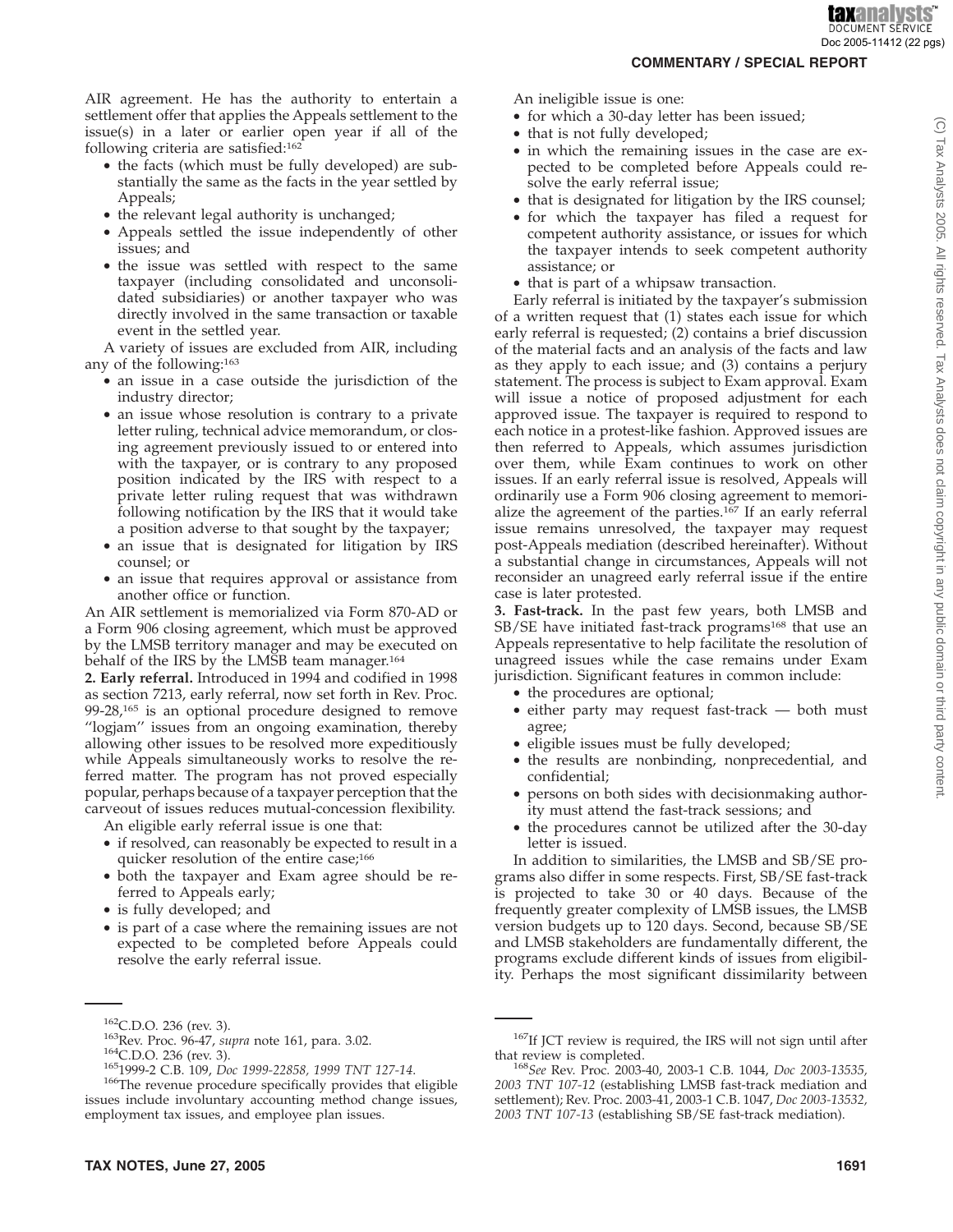the two programs until recently was the role played by the Appeals representative. In SB/SE fast-track, the Appeals representative played a purely facilitative role. The parties were expected to resolve the dispute themselves without evaluative input. In contrast, under LMSB fasttrack, the Appeals representative may play an evaluative role. Thus, he may propose a basis of settlement for the fast-track issue or issues, including a hazards basis. Moreover, despite the normal limitations on Exam's settlement authority, the parties are free to accept and adopt the recommendation. Appeals recently announced that the Appeals representative may now play a similar, evaluative role in SB/SE fast-track.169

The settlement terms in the fast-track session are set forth in a session report signed by the parties. The signing does not constitute a final settlement, but it is anticipated, in general, that the basis of settlement will not be subsequently modified by the parties. In LMSB fast-track, the Appeals representative may close the fast-track case under established Appeals case-closure procedures (for example, using Form 870-AD or Form 906). Alternatively, LMSB and the taxpayer may agree on LMSB case-closing authority. In that case, the fast-track issue is included as an agreed issue in the examination report. Presumably, in light of the recent expansion of the Appeals representative's role in SB/SE cases, SB/SE fast-track will establish similar procedures. Previously, if agreement was reached under SB/SE fast-track, the case was closed in accordance with normal Exam case-closure procedures.

**4. Post-Appeals mediation.** Dating back to 1995, this program is currently open to all taxpayers.170 Its objective is to assist the parties, through mediation, to resolve issues remaining unresolved after normal Appeals consideration of the case (other than a docketed case). The process is voluntary, optional, nonbinding, nonprecedential, and confidential. Itis commenced by the taxpayer's submission of awritten request,whichmustbe approvedby anAppeals team case leader or Appeals team manager.

Issues eligible for mediation include legal issues, industry specialization issues, and coordinated issues. Issues that are ineligible include collection issues, issues for which mediation would be inconsistent with principles of sound tax administration, and issues with respect to which the taxpayer did not act in good faith during the normal appeals process.

If Appeals approves the request, the parties are expected to sign a mediation agreement within three weeks, setting forth the issues for mediation and the ground rules of the mediation, and commence mediation within 60 days thereafter. The use of an Appeals mediator is mandatory. However, at the taxpayer's option and with IRS consent, a third-party comediator may also be employed at the taxpayer's expense.

The parties provide the mediator(s) with a premediation submission, consisting of a brief discussion of facts and law and accompanied by exhibits, if any. The mediation typically involves one or more sessions. The parties make opening statements in a joint session and then have an opportunity to caucus privately with the media $tor(s)$ .<sup>171</sup> At the conclusion of the mediation, the mediator(s) prepare a report indicating which issues, if any, have been resolved. Normal Appeals case-closing procedures apply.

#### **II. Settlements in Docketed Cases**

#### **A. Tax Court**

**1. Settlement authority.** A taxpayer may challenge an asserted tax deficiency (as defined in section 6212) in the Tax Court and also claim an overpayment in the same case. The Tax Court has both deficiency and overpayment jurisdiction.<sup>172</sup> IRS counsel is charged with defending the commissioner's determinations in that venue.173 Counsel is vested with broad settlement authority. In cases previously considered by IRS Appeals, whether in nondocketed<sup>174</sup> or docketed status,<sup>175</sup> counsel's settlement jurisdiction is exclusive. The failure of Appeals and the taxpayer to agree on settlement terms does not prevent counsel from settling the case. Counsel will settle a case when the evidence, law, and other factors justify settlement. It must be emphasized, however, that Appeals and counsel play significantly different roles (settlement and defense, respectively) in the tax controversy process. For that reason, counsel ordinarily will not engage in serious settlement deliberations until the case is fully developed for trial. That means that the taxpayer will have to endure the expense and inconvenience of discovery and can expect a thorough sifting of the evidence.

In the Tax Court, responsibility for management of the case and face-to-face discussions with the taxpayer or his representative falls to the IRS trial attorney (or special trial attorney in large-dollar or high-profile cases). Like the Appeals officer, the trial attorney may negotiate hazards-driven split-issue and mutual-concession settlements and has broad flexibility in dealing with accounting method issues. He does not have settlement authority, however.<sup>176</sup> That typically resides at the level of the associate area counsel and above. Also like the Appeals officer, the trial attorney is expected to support any proposed basis

<sup>&</sup>lt;sup>169</sup>See "Fast-Track Settlement Now Available to Small Businesses," *Doc* 2005-8988, 2005 TNT 82-2.

nesses,'' *Doc 2005-8988, 2005 TNT 82-2*. <sup>170</sup>*See* Rev. Proc. 2002-44, 2002-2 C.B. 10, *Doc 2002-13807, 2002 TNT 111-12*.

<sup>&</sup>lt;sup>171</sup>For an in-depth discussion of the process, as well as strategic considerations, see Ronald A. Stein, ''Make the Most of Recently Expanded IRS Mediation Opportunities,'' 70 *Practical Tax Strategies* 144 (2003). In late 1999 Appeals also announced a two-year test of post-Appeals binding arbitration, 2000-1 C.B. 317, which was subsequently extended for an additional year. *See* Ann. 2002-60, 2002-26 IRB 1, *Doc 2002-13801, 2002 TNT 111-17*. Arbitration was limited to factual issues and the pro-

gram was not popular.<br><sup>172</sup>*See* sections 6213(a) and 6512(b).<br><sup>173</sup>Section 7452.<br><sup>174</sup>If settlement is not reached in a case that was protested directly to Appeals from the examination, Appeals will issue the deficiency notice that becomes the basis of the Tax Court's

jurisdiction. 175As noted earlier, Appeals ordinarily will be given the opportunity to settle docketed cases that it did not previously consider. *See* Rev. Proc. 87-24, *supra* note 41. <sup>176</sup>*See* C.C.D.O. 35.8.4.1.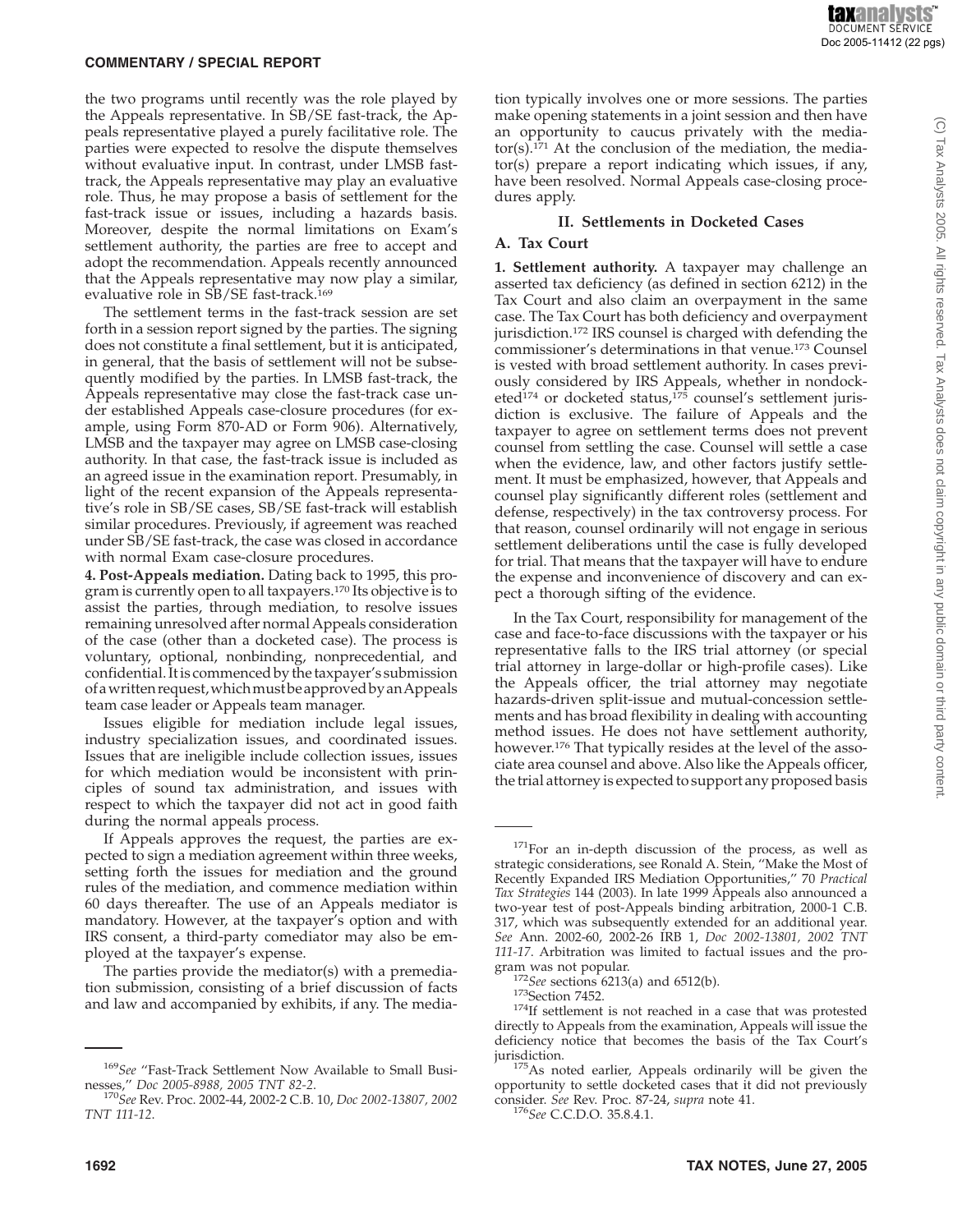of settlement in writing<sup>177</sup> and to avoid nuisance value settlements. Also, he is required to coordinate with the Tax Division regarding any related tax litigation pending in other venues. In settling tax cases under its own jurisdiction, the Tax Division reserves the right to resolve any and all pending related tax disputes.178

**2. Settlement documentation.** A Tax Court settlement is normally evidenced by a stipulated decision,<sup>179</sup> signed by the taxpayer<sup>180</sup> (or his duly authorized representative) and the appropriate IRS counsel designee. The wording varies with the nature of the dispute.181 Significantly, however, the filing of the stipulated decision is not a prerequisite to settlement. The Tax Court has made it clear that the parties' actions, measured against contract law principles, can give rise to a binding settlement.<sup>182</sup> Thus, even if the taxpayer objects that he did not intend to settle, the court may conclude that a settlement occurred if it finds an objective manifestation of mutual assent (for example, offer and acceptance), the bedrock of contract formation.183

The Tax Court has made it equally clear that repudiation of a settlement, when one is found to exist, will pose a formidable challenge. In *Adams v. Commissioner*, <sup>184</sup> it described the minimum threshold:

The party seeking modification... must show that the failure to allow the modification might prejudice him.... Discretion should be exercised to allow modification where no substantial injury will be occasioned to the opposing party; refusal to allow modification might result in injustice to the moving party; and the inconvenience to the Court is slight.<sup>185</sup> [Citations omitted.]

Subsequently, in *Dorchester Industries*, <sup>186</sup> the court held that a much stiffer standard applies when (as often occurs) the case has been stricken from the trial calendar

<sup>177</sup>C.C.D.O. 35.8.4.2.<br><sup>178</sup>*See* C.C.D.O. 35.8.10.5.<br><sup>179</sup>It is also possible to resolve separate issues in the case by

the filing of a stipulation of settled issues.<br><sup>180</sup>In Tax Court TEFRA partnership proceedings, as earlier noted, *see supra* note 128 and the accompanying text, the TMP may sign a stipulated decision on behalf of the other partners. *See* T.C. Rule 248(a). Alternatively, the IRS may use an 870-series form or Form 906 closing agreement to settle with individual partners in those cases. The IRS must notify the court of those individual settlements. *Id.* 

<sup>181</sup>In an individual income tax or gift tax case, for example, the decision will recite the taxpayer's liability for and the amount of any deficiency or entitlement to and amount of any overpayment. When an overpayment exists, a separate stipulation supporting the overpayment is also required to be submitted. *See* section 6512(b)(3).<br><sup>182</sup>Robbins Tire & Rubber Co. v. Commissioner, 52 T.C. 420,

435-436 (1969) (holding that the compromise and settlement of tax cases is governed by general principles of contract law); *Manko v. Commissioner*, T.C. Memo. 1995-10, *Doc 95-579, 95 TNT*

*8-17* (similar). <sup>183</sup>*See Dorchester Industries, Inc. v. Commissioner*, 108 T.C. 320

(1997), *aff'd* 208 F.3d 205 (3d Cir. 2000). 18485 T.C. 359 (1985). <sup>185</sup>*Id.* at 375. <sup>186</sup>*Supra* note 183.

with the understanding that settlement has been reached. Specifically, the court declared that in those circumstances, it will not allow repudiation in the absence of a showing of lack of formal consent, fraud, mistake, or some similar grounds.187 Thus, the taxpayer in a recent case188 was stuck with the terms of a qualified offer189 made to IRS counsel. The offer was accepted, creating a binding agreement, and the case was continued from the trial calendar. Invoking *Dorchester*, the court held that the taxpayer could not thereafter modify the terms of the settlement to reduce the deficiency by net operating loss carrybacks that the offer failed to take into account.

As difficult as repudiation of a settlement is before a decision is entered, seeking to overturn a settlement once the stipulated decision has been entered and become final poses an even greater hurdle. The Tax Court construes its authority to relieve a party of a final decision narrowly. Specifically, the court allows a final decision to be vacated only if it is shown that (1) fraud was perpetrated on the court or (2) the court never acquired subject matter jurisdiction in the first place.190 In that respect, the Tax Court differs from the other tax forums — the federal district courts, bankruptcy courts, and Court of Federal Claims. The latter permit a case to be reopened for up to one year after entry of final judgment<sup>191</sup> and recognize a much broader array of grounds for granting that relief.192 The more restrictive Tax Court position is premised on section 7481. That statute provides that a Tax Court decision becomes ''final'' on the later of various dates linked to whether an appeal is filed, a petition for certiorari is filed, and so on. The crux of the position is that, by meticulously defining the date of finality, the code inferentially deprives the court of jurisdiction to modify a decision after that date.193 *Estate of Smith v.*

factors. <sup>188</sup>*Johnston v. Commissioner*, 122 T.C. 124, *Doc 2004-2908, 2004*

<sup>189</sup>A qualified offer is a settlement offer made by the taxpayer, and denominated as such, any time after the 30-day letter is issued and up to 30 days before the case is first set for trial. Generally, if the amount of the offer (the proposed liability, exclusive of interest) is equal to or greater than the amount ultimately adjudicated, the taxpayer is deemed the prevailing party for purposes of determining whether he is eligible for an

award of attorney fees. *See* sections 7430(c) and (g). <sup>190</sup>*Cinema '84 v. Commissioner,* 122 T.C. 264, *Doc 2004-6456, 2004 TNT 57-15* (2004). *But see Michaels v. Commissioner*, 144 F.3d 495, *Doc 98-15732, 98 TNT 96-23* (7th Cir. 1998) (holding that Tax Court may correct clerical error even after decision is final).<br><sup>191</sup>*See* F. R. Civ. Proc. 60; R.P.C.F.C. 60.<br><sup>192</sup>The grounds are (1) clerical error; (2) mistake; (3) inad-

vertence; (4) surprise; (5) excusable neglect; (6) newly discovered evidence that by due diligence could not have been discovered in time to move for a new trial; (7) fraud; (8) misrepresentation; or (9) other misconduct of an adverse party.

*Id.* <sup>193</sup>*See Smith*, 123 T.C. 15, *Doc 2004-14410, 2004 TNT 135-18* (2004). Prior opinions had sometimes cited a lack of general equitable powers on the part of the Tax Court and its predecessors (contrasted with Article III courts) as a basis for concluding **(Footnote continued on next page.)**

<sup>&</sup>lt;sup>187</sup>In other words, injustice to the moving party and lack of prejudice to the opposing party become largely irrelevant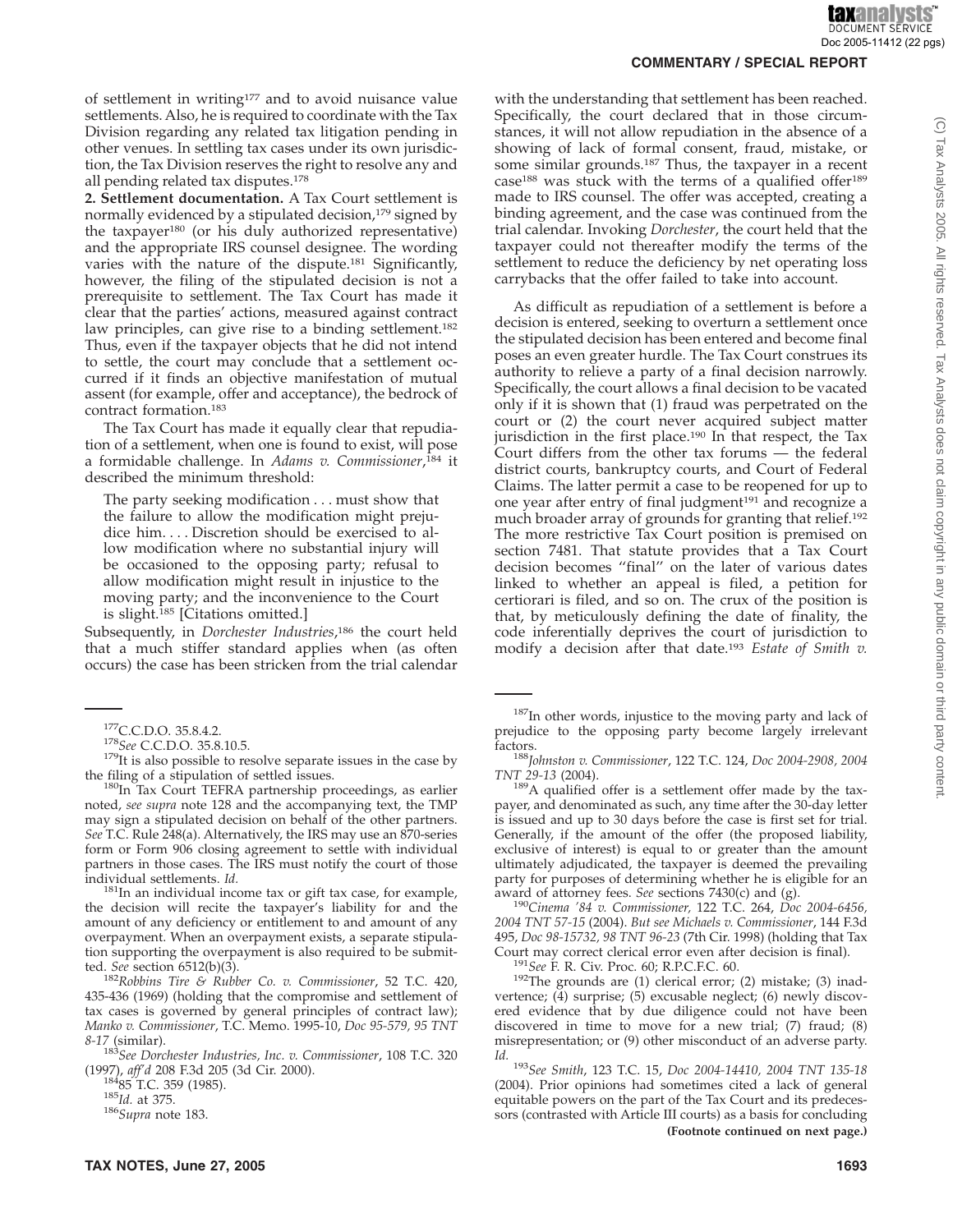*Commissioner*<sup>194</sup> illustrates the draconian consequences that can befall a litigant. There the parties submitted a stipulated decision indicating that, despite a deficiency, the taxpayer had a substantial overpayment for the year at issue. The stipulated overpayment did not take into account assessed interest on the deficiency, a fact of which both parties were evidently aware. After the decision was entered and became final, the taxpayer asserted for the first time that the IRS could not reduce the overpayment by the underpayment interest. In a fully reviewed opinion with five dissents, the Tax Court agreed. It decided that in computing the overpayment, the IRS should have subtracted the assessed, but unpaid, interest. The court also held that, under its jurisprudence, the error did not provide a cognizable ground for setting aside the decision, even though the taxpayer concededly received a windfall.

**3. Effect of settlement.** A stipulated decision that has become final (and for which no grounds for modification exists) is generally conclusive of the taxpayer's liability for tax, additions to tax, additional amounts, and penalties, or his right to an overpayment, or both, for the year in dispute by reason of claim preclusion (or *res judicata*, as the principle is otherwise known).195 That judicial doctrine holds that a decision by a court of competent jurisdiction on the merits binds a party not only with respect to every claim presented by it in the case but also with respect to every claim it could have presented.<sup>196</sup> The rule is conducive of judicial economy and discourages piecemeal litigation. In *Estate of Krueger*, <sup>197</sup> the Tax Court held that the doctrine applies not only to a decision on the merits, but also to a stipulated decision. In *Sunnen*, <sup>198</sup> the Supreme Court held that each tax year presents a separate cause of action, or claim, for purposes of claim preclusion.

In contrast, a stipulated decision is not conclusive of the tax treatment of any specific item for subsequent

years.199 That is because a stipulated decision, unlike an actual adjudication, does not require the trial court to consider and decide the issues on the merits.200 The Supreme Court so held in *International Building Co.*<sup>201</sup> The IRS was permitted in that case to challenge the taxpayer's adjusted basis in an office building and related depreciation deductions even though, in an earlier year involving the same issue, the parties had filed a stipulated decision with the Tax Court stating that no deficiency was due. The Court noted that there had been no adjudication on the merits for the prior year.

#### **B. Other Venues**

**1. Settlement authority.** Authority to represent the interests of the commissioner in civil tax litigation (for example, refund and collection actions) in the other tax forums resides in the Tax Division.202 Like IRS counsel, the Tax Division will settle cases when appropriate. However, it will normally defer settlement discussions until after discovery (which is frequently more extensive than what IRS counsel may pursue under the Tax Court's procedural rules) has been concluded.

Generally, the Tax Division trial attorney is responsible for managing the case and meeting and negotiating with the taxpayer or his representative. Like his IRS counterpart, the trial attorney has significant flexibility in carrying on settlement negotiations but lacks settlement authority. That begins at the level of the assistant section chiefs in the various civil trial sections and Court of Federal Claims section.203

It is expected that the trial attorney will support settlement recommendations in writing.<sup>204</sup> Also, the trial attorney ordinarily is required to solicit the views of IRS counsel on any pending settlement offer made by the taxpayer.205 (In other words, the offer is vetted by two agencies.)

*United States*, 440 U.S. 147, 153-54 (1979)). 201345 U.S. 502 (1952). 20228 C.F.R. 0.70. <sup>203</sup>*See generally Tax Division Settlement Reference Manual* (the *Reference Manual*), section II. It is notable that, unlike the IRS, the Tax Division has a special office — the Office of Review — that must consider and approve settlement proposals in higherdollar disputes.<br><sup>204</sup>Unlike IRS counsel, however, he will, as a rule, insist that

any settlement proposal by the taxpayer be put in writing. <sup>205</sup>*Reference Manual*, section III, para. G. However, the attor-

ney is not required to do so in cases designated by the IRS as **(Footnote continued on next page.)**

that the court was without power to modify its final decisions. *See, e.g., Drobny v. Commissioner,* 113 F.3d 670, *Doc 97-12476, 97 TNT 87-17* (7th Cir. 1997); *Billingsley v. Commissioner*, 868 F.2d 1081 (9th Cir. 1989); *Abeles v. Commissioner*, 90 T.C. 103 (1988). However, in recent years, some appeals courts have held that the Tax Court has general equitable powers similar to those of the federal district courts. *See Smith*, 123 T.C. at 54-55 (Laro, J.,

concurring) and the cases there cited.<br><sup>194</sup>*Supra* note 193. <sup>195</sup>The code provides exceptions, however. For example, (1) the taxpayer may still be held liable for additional tax attributable to TEFRA partnership items, *see* sections 6213(h) and  $6230(a)(1)$ ; (2) the IRS is not prohibited from asserting fraud after the fact, section 6212(c), *but see Zakim v. Commissioner,* 91 T.C. 1001 (1988), *rev'd* 887 F.2d 455 (3d Cir. 1989) (holding that doctrine of claim preclusion may bar raising of fraud issue when IRS had adequate opportunity to raise issue in pending case); and (3) the taxpayer is not barred from carrying back later-year attributes to the decision year. Sections  $6511(d)(2)(b)$  and

<sup>(</sup>d)(4)(B). <sup>196</sup>*Commissioner v. Sunnen*, 333 U.S. 591 (1948). 19748 T.C. 824 (1967). <sup>198</sup>*Supra* note 196.

<sup>&</sup>lt;sup>199</sup>A stipulation of settled issues similarly lacks conclusive-

ness beyond the confines of the case.<br><sup>200</sup>In contrast, under the judicial doctrine of issue preclusion (also referred to as ''collateral estoppel),'' a judicial opinion may have preclusive effect in subsequent years on issues that were actually presented to, considered, and decided by the court. The Tax Court has held that three conditions must be met to apply the doctrine: (1) the issues presented in the subsequent litigation are in substance the same as those in the first case; (2) the controlling facts or legal principles have not changed significantly since the first judgment; and (3) no other special circumstances warrant an exception to the normal rules of preclusion. *See Meier v. Commissioner*, 91 T.C. 273 (1988) (citing *Montana v.*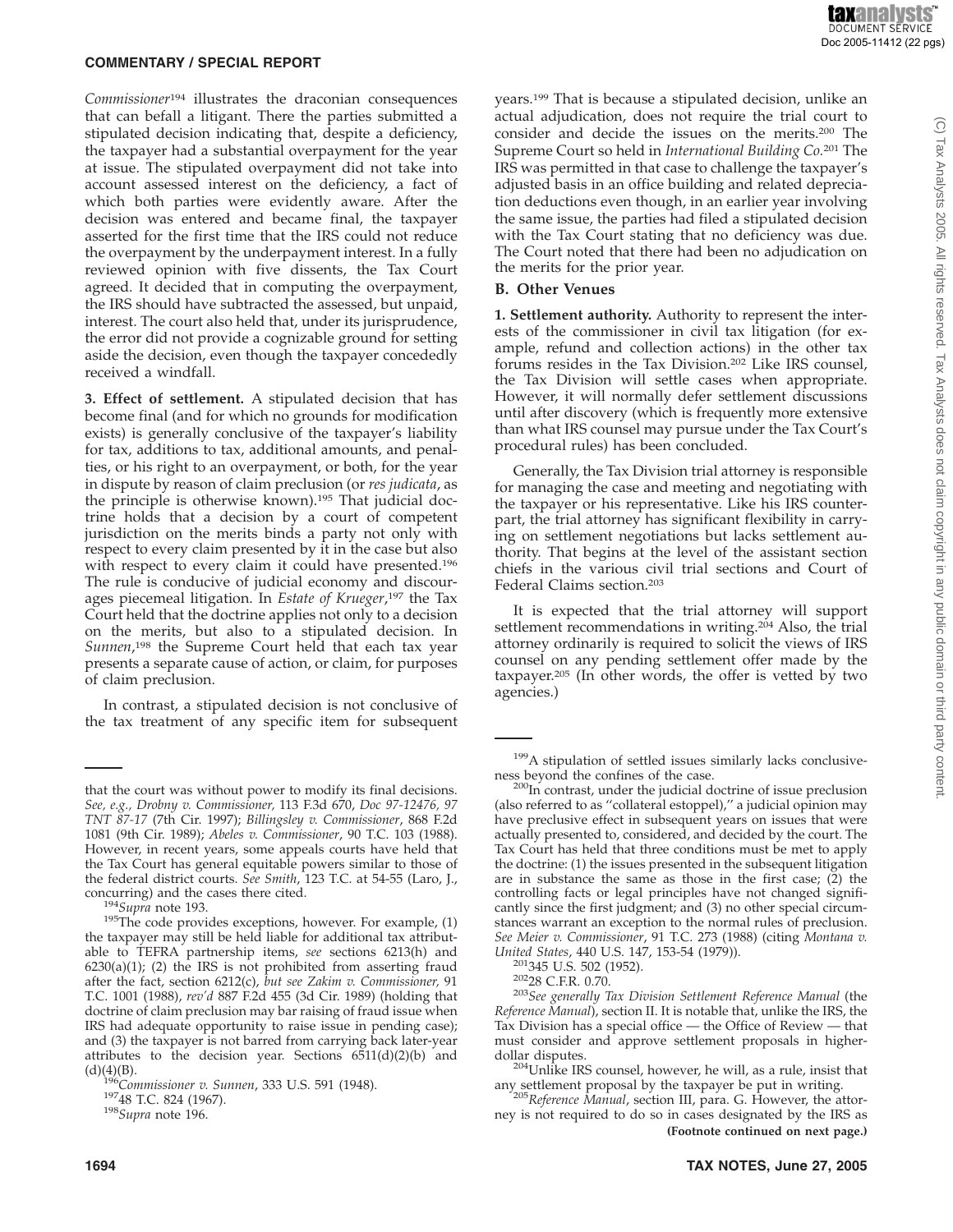(C) Tax Analysts 2005. All rights reserved. Tax Analysts does not claim copyright in any public domain or third party content

**2. Settlement documentation.** The practice of the Tax Division in settled refund cases is to seek an agreed or stipulated order of dismissal with prejudice.206 In a collection action against the taxpayer, the settlement is normally reflected in an agreed order or judgment setting forth the amount, if any, due from the taxpayer for the year in dispute.

**3. Effect of settlement.** An agreed judgment as to the taxpayer's liability for the year will be given preclusive effect for purposes of claim preclusion. An agreed order of dismissal in a settled refund case has been treated similarly.207As previously noted, agreed dollar-judgments are without issue-specific preclusive effect for later years. As also indicated, relief from a final judgment is available in some circumstances.

#### **III. Practical Considerations**

Against the backdrop of the foregoing discussion, a number of fundamental practical and strategic observations regarding the procedural aspects of settlement are now possible. It may be said, in general, that each level of the dispute resolution process features its own unique attractions and limitations in terms of time, cost, risk, efficiency, and finality. Those factors, along with a multitude of others (substantive, evidentiary, interpersonal, and so on), inform the dynamics of the settlement process in tax cases.

The typical Exam settlement, as we have seen, has the distinct and not insubstantial advantage of conserving the time, energy, and resources of both sides. Still, it must not be overlooked that (outside of TEFRA) the potential for additional tax liability ordinarily will not be fully eliminated until the assessment period closes — a disadvantage for the taxpayer if the return presents other potential, material issues. Also, in the absence of a special procedure such as AIR or fast-track, litigation risks will not forge the outcome.

The Appeals settlement redresses several of those concerns. Of chief importance, the parties can negotiate a resolution that weighs the relative risks — substantive, evidentiary, and so on — to each side if the dispute is not resolved by agreement. Post-Appeals mediation, if appropriate, can help clarify those risks. Also, the settlement (at least if documented with an AD-series form) comes closer to the objective of finality regarding the

taxpayer's liability for the year. On the minus side, finality may prove a detriment. An Exam settlement generally will not prevent the taxpayer from later filing a refund claim for the year if the limitations period on refunds remains open. In contrast, an AD settlement, as previously discussed, may have just such a prohibitory effect in various jurisdictions, thereby foreclosing refund opportunities.208 Another shortcoming of proceeding to Appeals in nondocketed status in a deficiency case is the risk that new issues will be raised, thereby expanding, rather than resolving, the dispute.209

Taking the case to court in appropriate circumstances can have the salutary effect of signaling one's resolve. That, along with the distinct possibility that the government's trial attorney will be more acutely aware of the trial risks than an Appeals officer, can inure to the taxpayer's benefit in the quest to negotiate an optimally favorable settlement. Settlement at that level (at least in Tax Court) generally also has the advantage of finality regarding the taxpayer's liability for the year, ordinarily foreclosing further assessments. Again, however, finality may prove problematic if the taxpayer made a mistake. In the Tax Court, at least, ''final'' basically means final. And there are additional reasons for concern in the docketed setting. First, the government's trial attorney (unlike an Appeals officer) may not be settlement-minded. Second, settlement generally will not be open for discussion until the taxpayer has already expended a great deal of time, effort, and money on trial preparation. Third, a new and potentially unpredictable variable — the court — will be introduced into the settlement mix. Fourth, confidentiality and privacy may be compromised. And finally, care must be taken that words and actions are not misconstrued to create a ''settlement'' when one is unintended and vice versa.

Settlement of the tax liability, whether at the administrative level or on the courthouse steps, will not, in itself, bring certainty to the proper tax treatment of recurring or rollover items. The Form 906 closing agreement offers a solution to that problem. For practical purposes, the agreement is conclusive. The challenge is in persuading the government to enter into a closing agreement in the particular case. Also of primary concern is that contract

<sup>&</sup>quot;settlement option" cases. Those typically are matters that are either factual or involve nonrecurring legal issues. *Id.* at section

II, para. L. <sup>206</sup>*Id.* <sup>207</sup>*See In re: West Texas Marketing Co.*, 13 F.3d 497, *Doc 94-1327, 94 TNT 22-19* (5th Cir. 1994). It has been held, however, that the doctrine of claim preclusion does not prohibit the IRS from asserting a deficiency for a year for which a final order or judgment was earlier entered on the merits in non-Tax Court refund litigation. *See Hemmings v. Commissioner*, 104 T.C. 221, *Doc 95-1786, 95 TNT 25-13* (1995), and the cases there cited (holding that IRS claim for deficiency was not a matter for which a counterclaim was required to be filed in a prior refund suit and, therefore, was not subject to claim preclusion). It is unclear whether the *Hemmings* result would differ if the order in the earlier case was entered by agreement of the parties and was with prejudice.

<sup>&</sup>lt;sup>208</sup>If the specific issues for which a refund may be sought played no role in the settlement, consideration should be given to requesting that Appeals agree to modify the AD form to

reserve those issues. *See* IRM 8.8.1.2.2.<br><sup>209</sup>Appeals' general policy is to avoid raising new issues. *See* IRS Policy Statement P-8-49. Nonetheless, Appeals reserves the right to raise a new issue when the grounds for doing so are substantial (possess real merit) and the potential tax effect is material (has real importance). IRM 8.6.1.4.2.4. If Appeals raises a new issue in nondocketed status, the burden of proof on that issue rests with the taxpayer in any ensuing Tax Court litigation. In contrast, if the IRS raises the issue after the case is docketed in Tax Court, the burden of production rests with the IRS, *see* T.C. Rule 142(a) (imposing burden on commissioner as to new matters), and, for that reason, a new issue is less likely to be raised at that juncture.